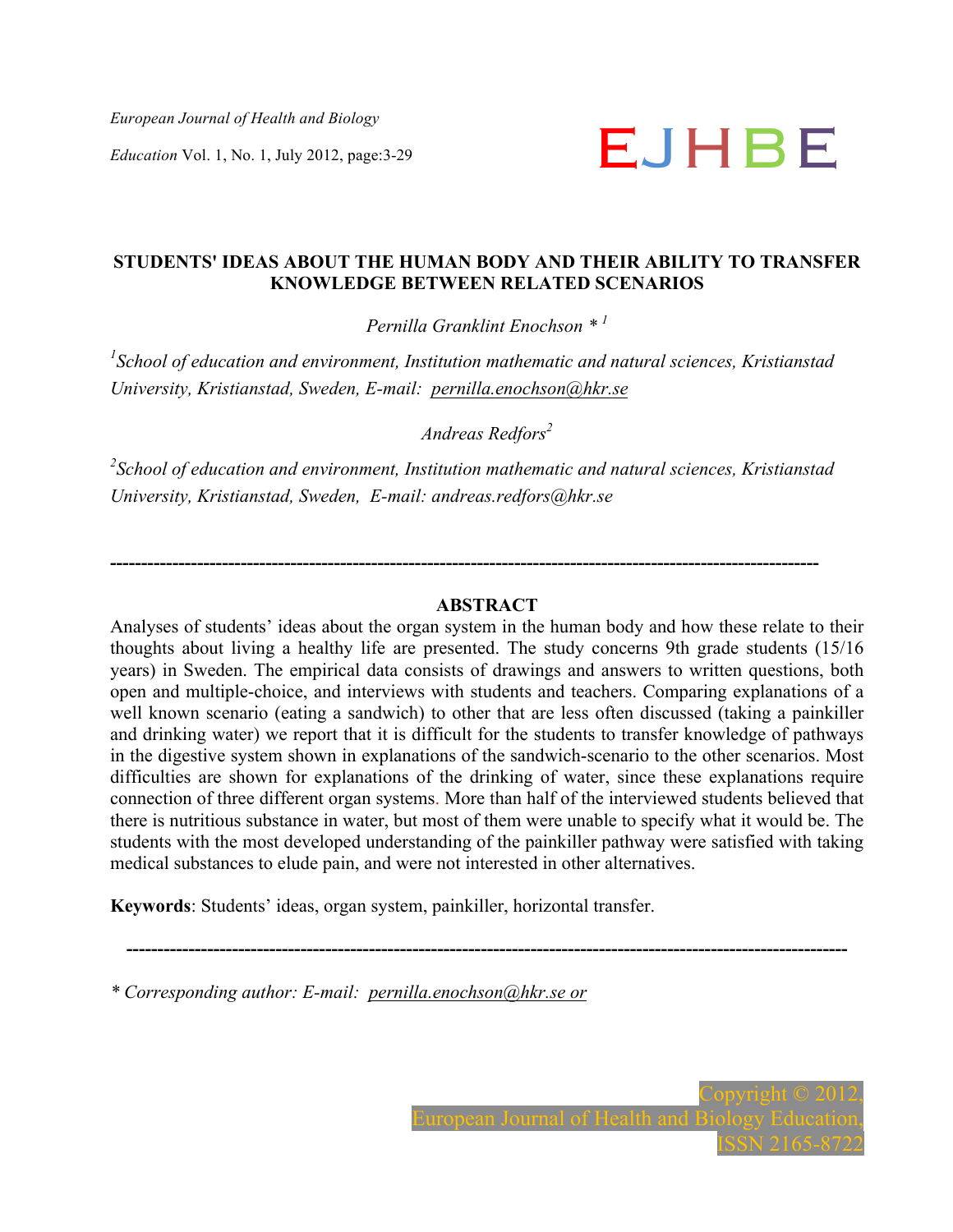## *Enochson & Redfors,* **INTRODUCTION**

#### **Background and Framework**

Swedish students' knowledge about the function of the human body is explored in this study. There are two foci for this article. We focus on students' ideas about what happens in the human body when you eat food, drink water or take a painkiller and on related question affected by their ideas. The second focus is the analysis of students' capability to transfer ideas horizontally between different scenarios on the same organizational level. Students' responses to questions about three scenarios are analysed and compared in relation to the morphology and physiology of the human body.

According to the Swedish curriculum, the students should at the end of the ninth grade have knowledge about the cells, the organs of their own bodies and how the organ systems function together. They should know about different aspects of health, e.g. possible effects of addictive substances, and be able to take part in discussions of the importance of regular exercise and good health habits (Skolverket, 2009). Several studies have confirmed that the students have knowledge about the digestive system (Carvalho *et al*, 2004; Garcia-Barros, Martinez-Losada and Garrido, 2011; Mathai and Ramadas, 2009; Osborne *et al*, 2004; Reiss *et al*, 2002; Tunnicliffe 2004). The Students' knowledge of the digestive system is more developed compared to the gaseous exchange system and the skeletal system (Reiss *et al*, 2002), the excretion system (Tunnicliffe, 2004), the respiratory system (Mathai and Ramadas, 2009). Even before the compulsory school the children have some ideas about the digestive system (Martinez-Losada and Garrido, 2011). Notice, that most of the studies above are focusing on younger students. The level of sophistication of students' answers has been shown to depend on how questions are given to them. When asked specifically to draw the urinary organs the students performed better compared to when asked to draw organ systems in general (Prokop, Fancovicová and Tunnicliffe 2009; Prokop and Fancovicová, 2006; Khawaja and Saxton, 2001). Hence, the manners in which questions are put to the students have significant effects, not only how the questions are formulated, but also how the students are expected to answer (writing, drawing or speaking). In a Swedish study among grade 9 students it was shown that the students had implicit ideas that they did not express in written responses, but were able to express in interviews concerning explanations involving the digestive system and the circulatory system. But, this well established pattern of more details being given in interviews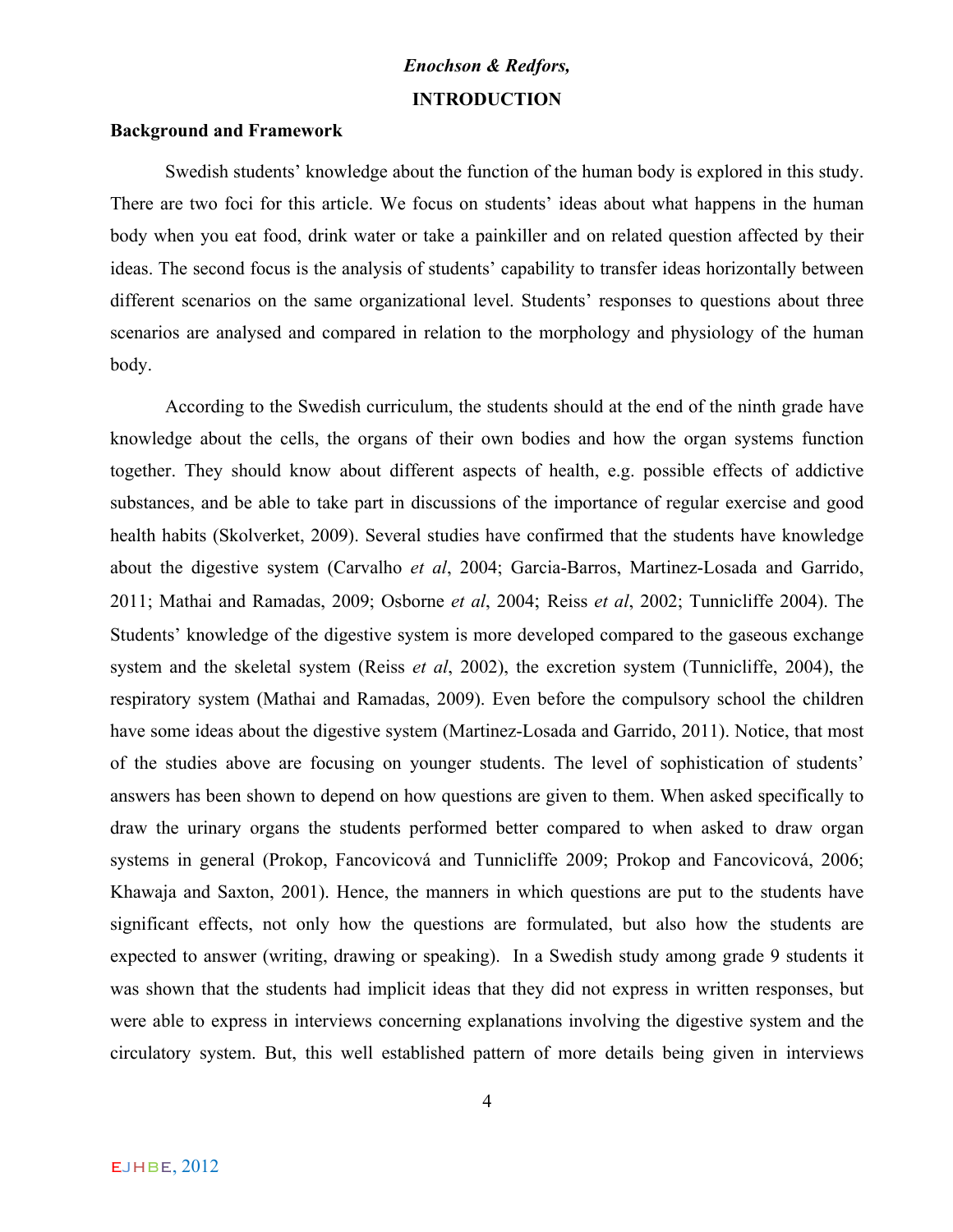compared to written responses was not shown concerning explanations of the drinking of water, an explanation involving three different organ systems. The students did not give more details in the interview situations, instead their responses there were less sophisticated there (Granklint Enochson and Redfors, 2011).

In another study it has been seen that students had difficulties in interpreting diagrams of the systems. It was easier for them to read short texts, and the difference between students' understanding from diagrams and texts was larger for the weaker students (Mathai and Ramadas, 2009). The textbooks' visual presentations of the organ systems are of importance for learning and many have been found to be complex and confusing for the students (Carvalho, Silva and Clément, 2007). Carvalho, Silva, Lima, Coquet and Clement (2004) found that young students (9/10 years) have problems in understanding the role of the blood as a transportation system. Even adult students have problems explaining the role of the circulatory system (Clement, 2003). In another study by Rowlands (2004), ten-year-old English students were asked to explain what happens to the food they eat. There were no indications that the children had any knowledge about the chemical change of the food. Many of the students thought that food could be separated by the body into two parts – healthy and unhealthy food. With some help from the teacher, the students understood that food is broken down into small pieces. Most of these students had an understanding that the circulation system was involved in the process. Seven of the twenty-five students described two separate systems in the body, one for solid food and one for drinks (Rowlands, 2004). Teixeira (2000) found that children could not connect the organs in the body with their functions until they were 10 years old.

There is a shortage in the textbooks concerning the link between different organ systems. The link between the digestive system and the circulatory system are the most commonly described link, but the connections to the urinary system are seldom expressed (Carvalho and Clement, 2007). To extend these reported results with the aim of investigating the consistency of the students' explanations across different scenarios we set out to investigate explanations given by Swedish school students when asked about processes in the human body in scenarios where the expected explanations would involve two or three systems, i.e. the digestive system, the circulatory system and the excretion system.

Ten-year-old children in England and Greece understood that too much fat was not good for the health. It appeared that children had a hard time understanding that liquid fat also is fat.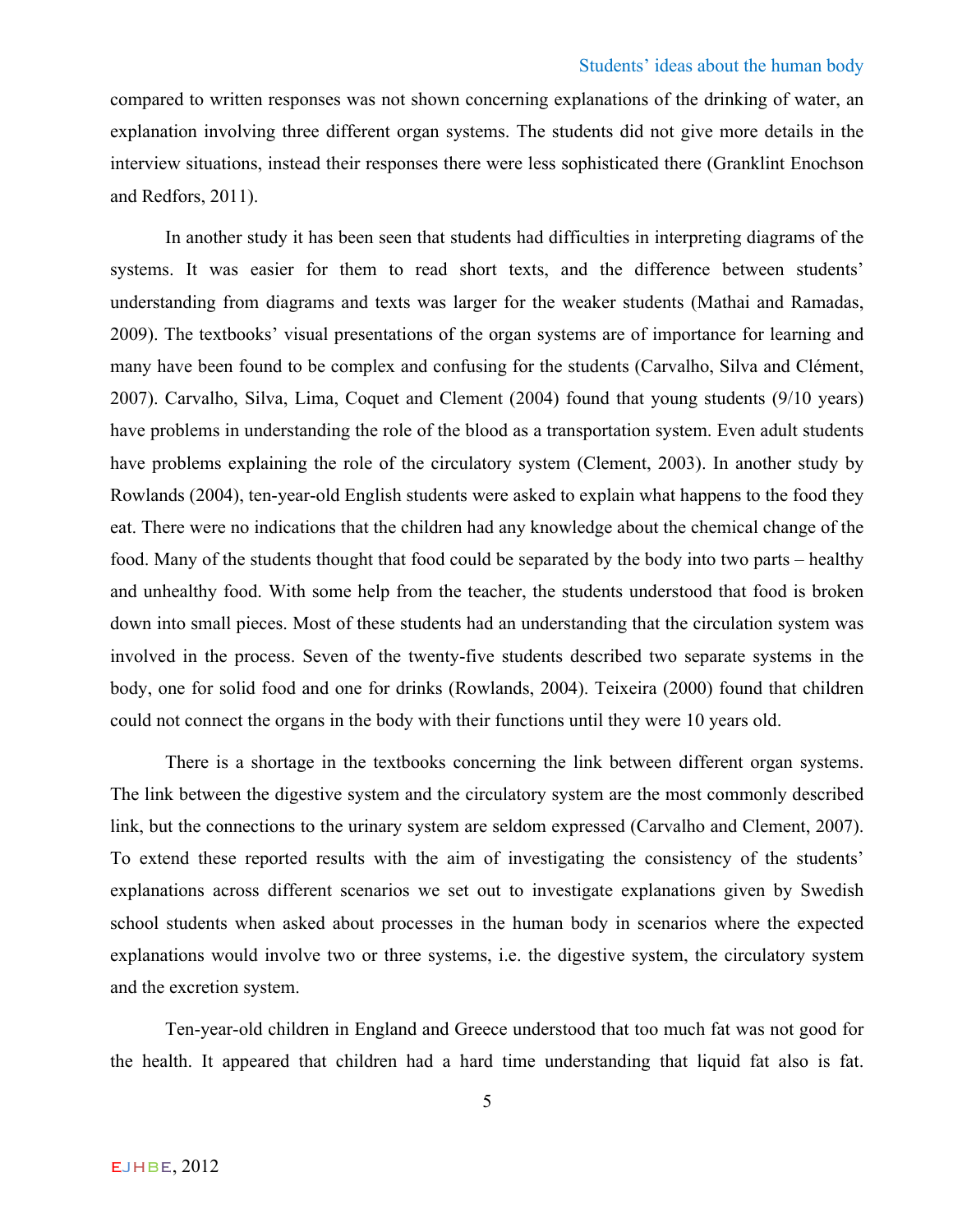Furthermore, it was found to be a common idea that fat food has no vitamins. They also overestimated the amount of vitamins in fruits, and underestimated for meat and fish (Turner, Zimvrakaki and Athanasiou, 1997). Even if the students knew that the body needs carbohydrate and fat it was difficult for students in age 8-12 to understand the function of carbohydrate and fat in the human body (Mann and Treagust, 2010).

#### **Purpose of the study**

We are reporting here on an investigation that looks into the consistency of students' answers across scenarios and connects students' views of body functions and health by investigating the relation between the quality of students' explanations of processes in the human body and their ideas about some related issues. The focus of this study is on the outcome of the students' learning at the end of the 9th year (15/16 y) of compulsory school. We use students' individual responses at the end of compulsory school to analyse the ideas developed through individual, social and societal processes in and out of school. All three areas of learning are deemed to be of importance (Driver, Asoko, Leach, Mortimer & Scott, 1994), but this study is focusing on the formal learning in school. Ideas that individual students hold are studied through written and oral statements. Hence, our position is that students have their own core of constructed knowledge, but are affected by the influence of external social factors and artefacts (Vygotsky, 1999; Oskarsdottir, 2006; Mortimer and Scott, 2003). This project is setup to study individual students' possibilities to transfer ideas between different scenarios within a given content area in biology. Transfer is a concept focusing on how students use and transfer their ideas of a phenomenon from one context to another (Mayer, 2002; Salomon & Perkins, 1989; Spiro, Collins, Thota and Feltovich, 2003). Schönborn and Bögeholtz (2009) define horizontal transfer as the ability to transfer ideas from one context to another on the same organizational level (for example, different body systems on the macro level). Vertical transfer, however, refers to the ability to transfer ideas between different levels of the organization (for example, between macro and micro level).

The overarching aim of the project is to analyse possible correlations between the students' knowledge about the function of the human body and their arguments about some related question. A specific aim is to look for horizontal transfer between explanations of scenarios (sandwich and painkiller) requesting two systems, the digestive system and the circulatory and transfer to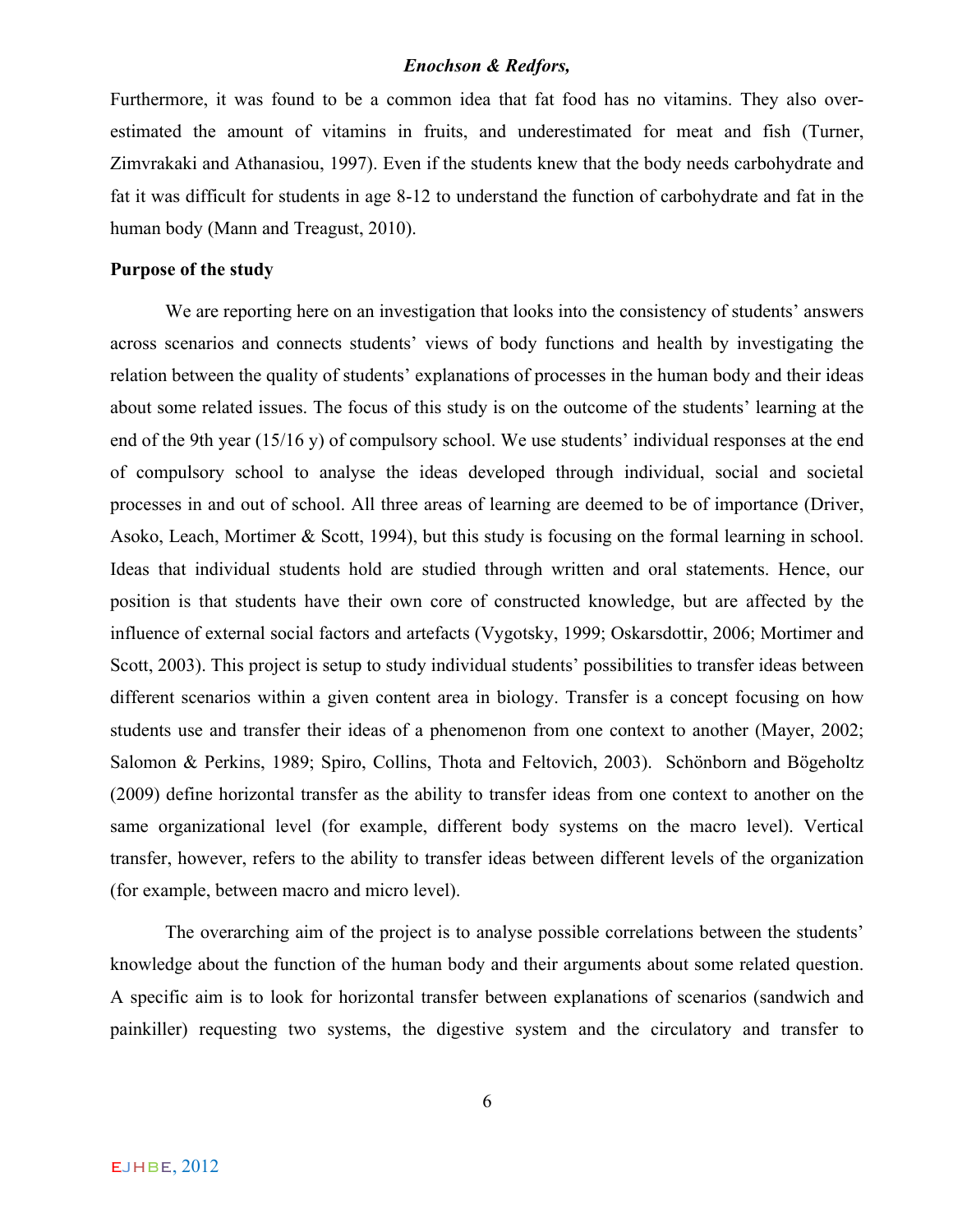explanations of a scenario (water) that requests three systems; digestive system, the circulatory system and the excretion system. Three research questions have been formulated.

- **RQ1:** How do the students explain what happens in their bodies when they eat an open sandwich, drink water or swallow a painkiller?
- **RQ2:** Are the students transferring knowledge between the different scenarios? If so, how can the students' explanations of the painkiller- and water-scenarios be described, based on a categorisation of their explanations of what happens in their bodies when they eat an open sandwich?
- **RQ3:** What correlations can be seen between the students' knowledge about the function of the human body and their answers to related questions?

## **METHOD AND ANALYSIS**

Different kinds of data were collected in order to answer the research questions. Overview of data collection is shown in the figure 1. Templates with an outline of a human body, open questions, multiple-choice questions and interviews were used. The templates gave the students the possibility to answer by drawing, writing or both. Hence, the students could follow their preference in answering the template questions. Students' drawings as a method have been used before (e.g. Reiss *et al*, 2002; Tunnicliffe, 2004; Rowlands, 2004; Teixeira, 2000). Rowlands (2004) and Teixeira (2000) used it in connection to interviews with young children (10y or younger). Written open questions were used here to get the students to formulate explanations based on their own ideas. The multiple-choice questions were focusing on the students' knowledge, and have previously been used in TIMSS 1996 (Skolverket, 1996) and IEA 1983 (Skolöverstyrelsen, 1988) in Swedish schools. The interviews with the students were done to get a richer and deeper understanding of the students' ideas.

The study includes 88 Swedish students in the ninth grade (15/16 y) in a school located in a municipality with approximately 7000 inhabitants. This municipality is part of a city with over 100 000 inhabitants. There were two main reasons for choosing this school. The first is that the community is typical for Sweden concerning parents' income, amount of unemployment and percentage of immigrants (SCB, 2007). The second reason was that the pilot study, where another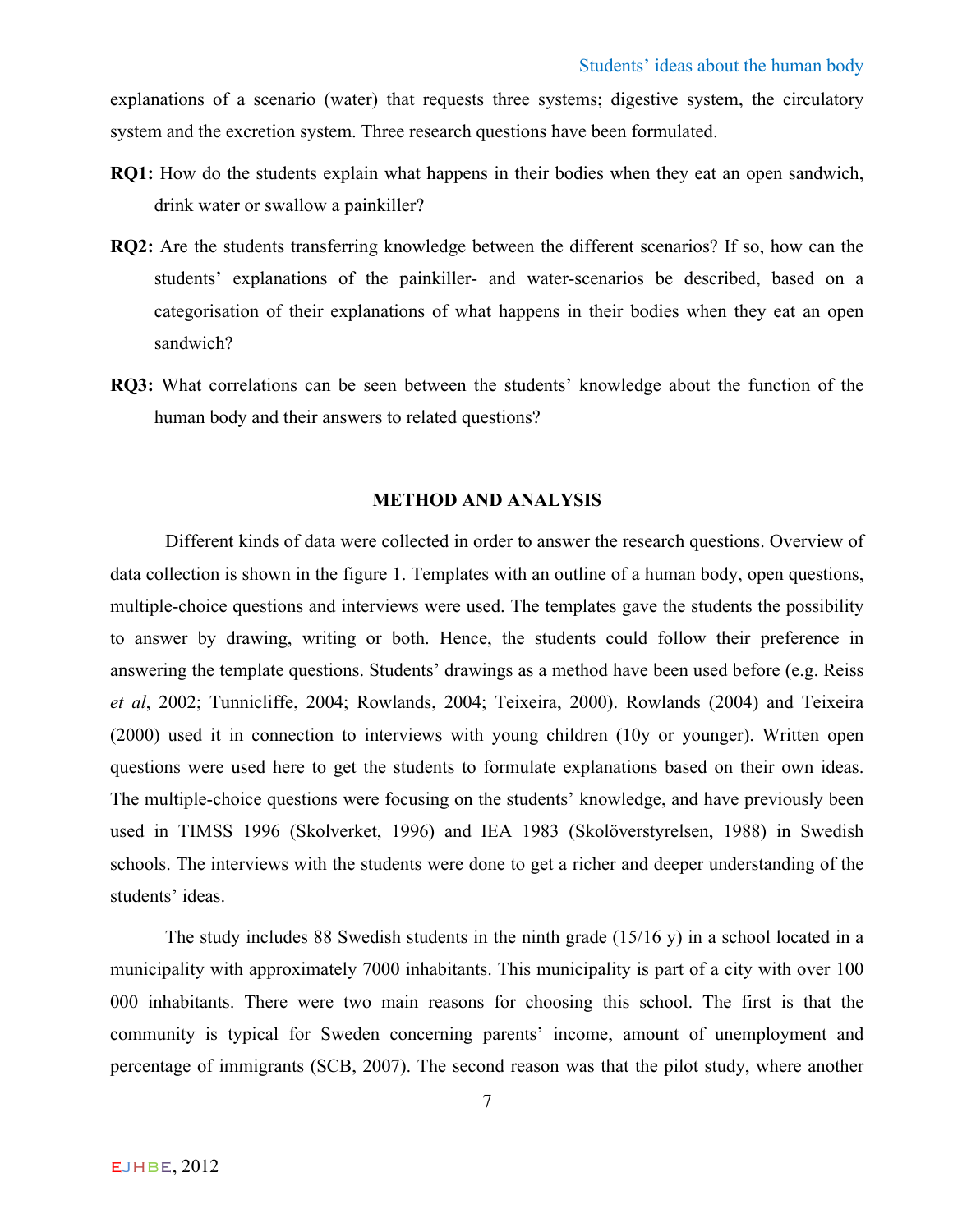school also participated, did not show any major variations between the two schools, even though the other school was located in another part of the country. The study was therefore finalised with only one school. All the ninth grade students that were present in the school on the day of the data collection participated in the paper and pencil tasks. Twenty of 108 students were absent that day.

Seven teachers who had taught the students in subjects where the function of the body and nutritious<sup>1</sup> substance are part of the syllabus were interviewed. The seven teachers taught Biology (5), Home and Consumer Studies (1) and Physical Education and Health (1). The reason for interviewing the teachers was to confirm that the students had been taught about the digestive, circulatory and excretion system as well as the content of the related questions. It was also important to confirm that none of the teachers had explicitly talked about painkillers in relation to the digestive and the circulatory systems, since this scenario was meant to be new for the students. We asked the students about a commonly used specific painkiller containing the active substance *paracetamol*. The uptake of *paracetamol* is in the intestines, but since this is the dominating "place" for other active substances too, the type of painkiller is not critical.

All data was collected in the end of April and May, when the students had nearly finished their time in compulsory school. In Sweden the school year ends in the beginning of June. Three sheets of paper with the same template of a non-gender specific human body, but with three different questions were distributed. The questions were: What happens in your body when you 1) eat an open sandwich 2) drink water 3) swallow a painkiller? Each student got two of the three template-questions, because the pilot study (Granklint Enochson, 2008) showed that the students had difficulties staying concentrated for the third template-question. Irrespective of in what order they were presented, the explanations of the third template were always less detailed. The pairs of templates were passed out randomly to the students, and we have an equal number of answers for each question. Additional open questions were given at the bottom of the template-sheets to allow students to formulate their own explanations. The questions concerned how water and lack of nutritious substance affect the body, and about the alternatives to painkillers in getting rid of the pain, see Appendix A. Since the students only got two of the three body templates, only two sets of

 $<sup>1</sup>$  Nutritious substance is defined as: proteins, carbohydrates, fat, vitamins and minerals in this study. The definition is</sup> coherent with the biology textbook the students were using. The same definition is used by the National Food Administration, SLVFS 1993:21.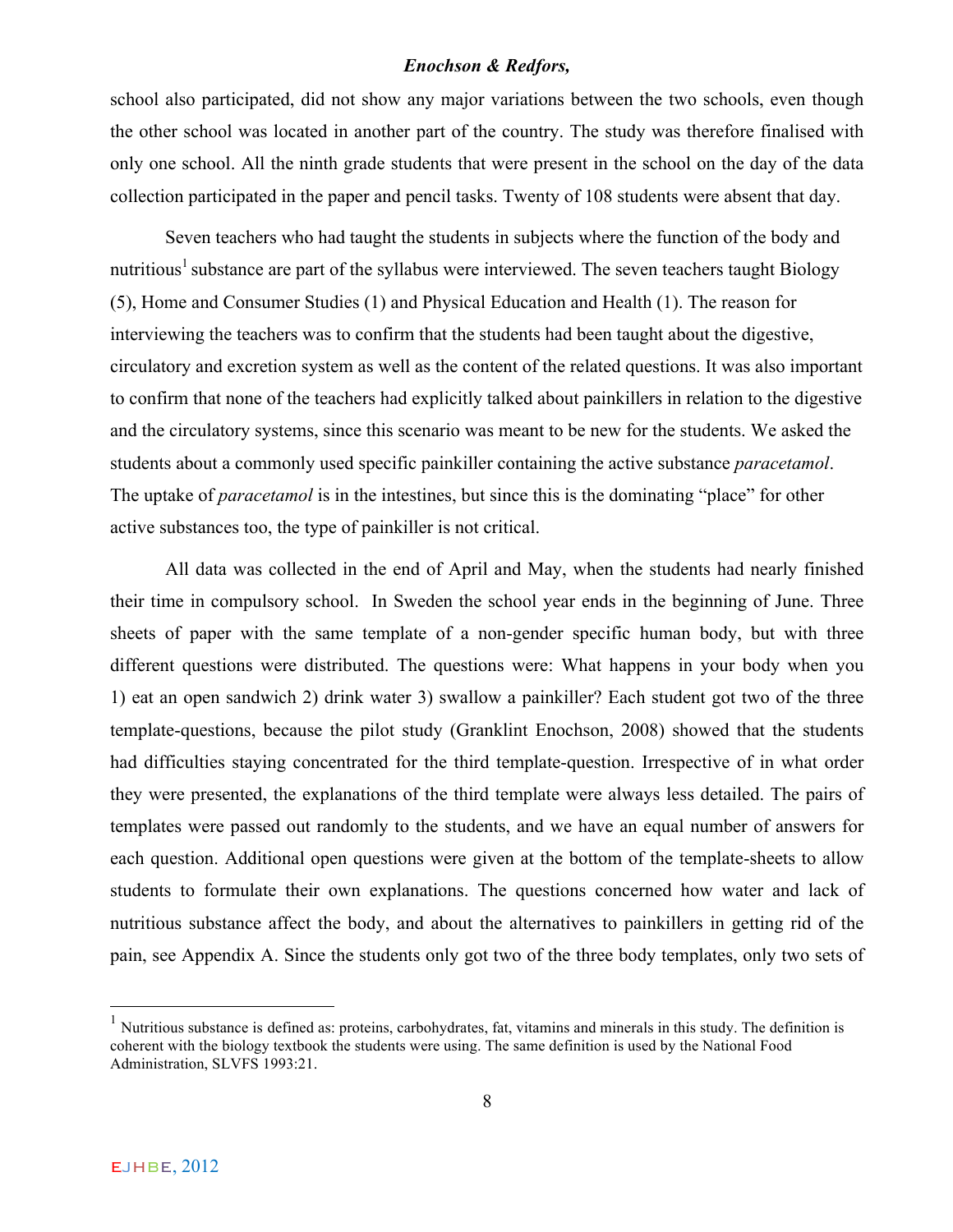the subject related open questions were answered by each student. All the students answered the multiple-choice questions from TIMSS 1996 (Skolverket, 1996) and IEA 1983 (Skolöverstyrelsen, 1988) directly after having completed the template-sheets. The multiple-choice questions covered the students' knowledge about nutritious substances and some body functions; see Appendix A for the questions.

The drawn and written answers to the template-questions were analysed ideographically (Driver *et al*, 1994) with a commitment to reflecting each student's position as written and drawn, rather than evaluating in terms of a set of predefined positions. A system of categories for explanations used by the students was generated through repeated reading of the answers to the template-questions. During the analysis of the templates several categories of answers occurred. Some of the categories had characteristics in common and they were possible to cluster into four main categories after discussions with other researchers. We aimed to establish a set of scenarioindependent general categories that could be used to categorise answers from all the three scenarios. The categories were formulated based on responses to the template-questions only. Furthermore, each written and drawn answer to a template-question was categorised as one statement, i.e. only one category was assigned per template-question and student.

The categories represent a measure of resemblance to scientific explanations, and have an internal hierarchy based on a comparison with scientific explanations. The categories have similarities to the ones reported by Clément (2003) and Tunnicliffe (2004), but we have chosen more general descriptions. The reason for this is that we wanted to use the same categories for all student explanations, regardless of the scenario. This gave us the possibility to answer research question two about the transfer of the students' ideas. The categories are:

- A. No answer or answer not related to the question
- B. Non-scientific descriptions based on alternative ideas of the organ system
- C. Descriptions following a scientific explanatory model important parts missing
- D. Descriptions following a scientific explanatory model important parts included

The first category (A) captured the students who did not answer the question or gave answers associated with other issues. The second category (B) captured students who gave answers that were non-scientific descriptions based on alternative ideas of the organ system. The categories C and D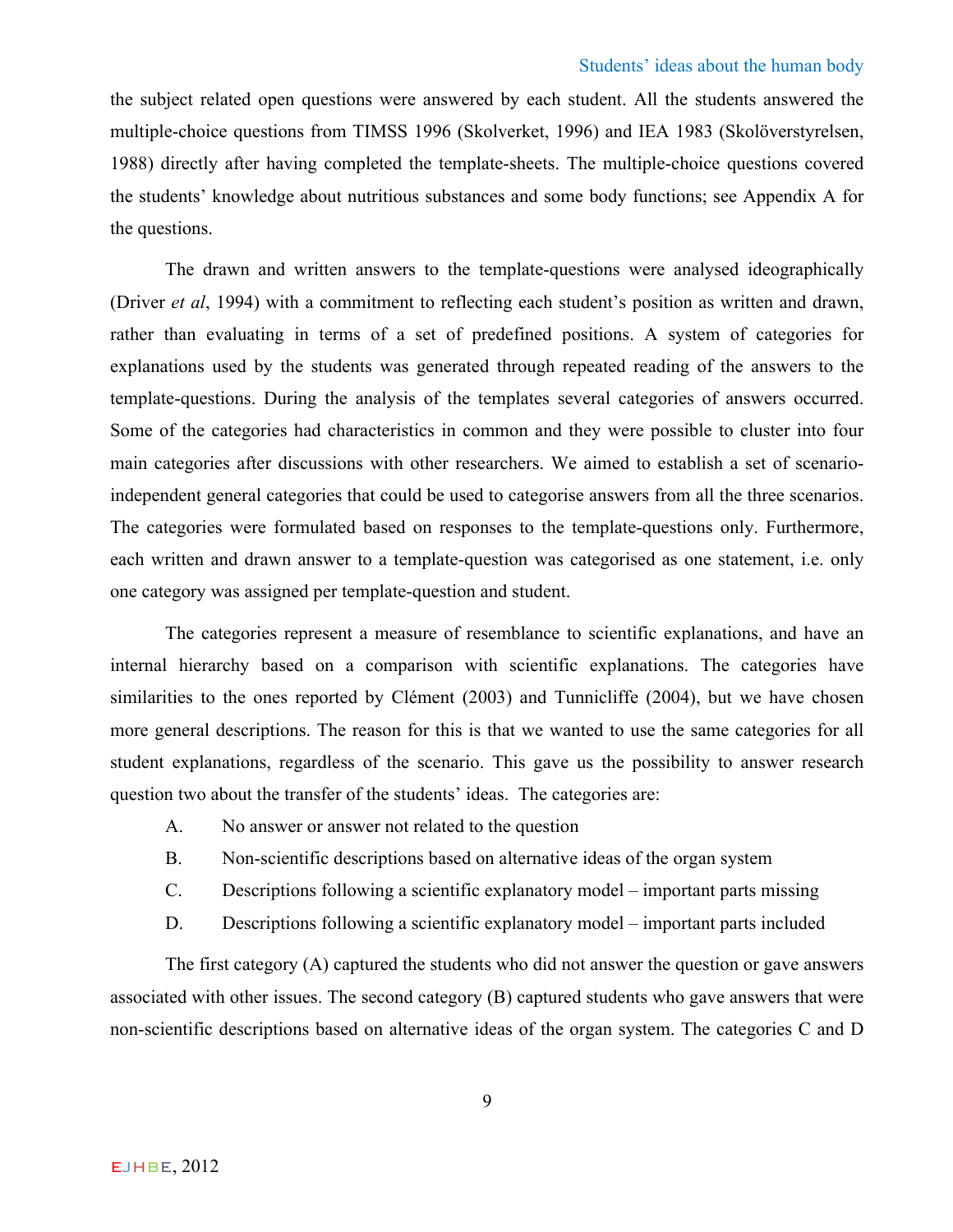were used for templates that partly or fully contained the expected systems. The expected systems were:

| Sandwich   | $\overline{\phantom{0}}$ | digestive and circulatory systems            |
|------------|--------------------------|----------------------------------------------|
| Painkiller | $\overline{\phantom{m}}$ | digestive and circulatory systems            |
| Water      |                          | digestive, circulatory and excretion systems |

The categorisation informs on whether students can transfer ideas between the "sandwich" and the "painkiller" scenarios, and whether they can extend their explanations to involve three systems for the water-scenario. The sandwich scenario is taught in school, the water-scenario had been indirectly taught through discussions of the kidneys and cells. The uptake of painkillers had not been taught to the students. The categories from the analysis of the drawn and written answers to the template-questions were used to analyse the open questions, the multiple-choice questions and the interviews. The categorisation above is emphasizing different levels of understanding of the used scientific models. Hence, for students in C and D we expected a more pronounced positive correlation with their answers to the related questions compared to the category-B students. We use the term circulatory system for the cardio-vascular system, since this corresponds to the term used by the Swedish students.

A description was defined as following a scientific explanatory model if it contained a coherent explanation in accordance with a use of scientific explanatory models expected from these students (15/16 years) in Sweden. The expected scientific level is in accordance with the Swedish national school curriculum that stipulates the following learning goals for the human body and health, to be obtained by the students at the end of the ninth grade (15/16 y).

## **Biology**

Students should concerning Nature and Man:

- have a familiarity with how cells are built up and how they function,
- have a familiarity with the organs of their own bodies, their systems and how they function together
- have a knowledge of the effects of addictive substances on health, concerning use of knowledge
- be able to take part in discussions on the importance of regular exercise and good health habits.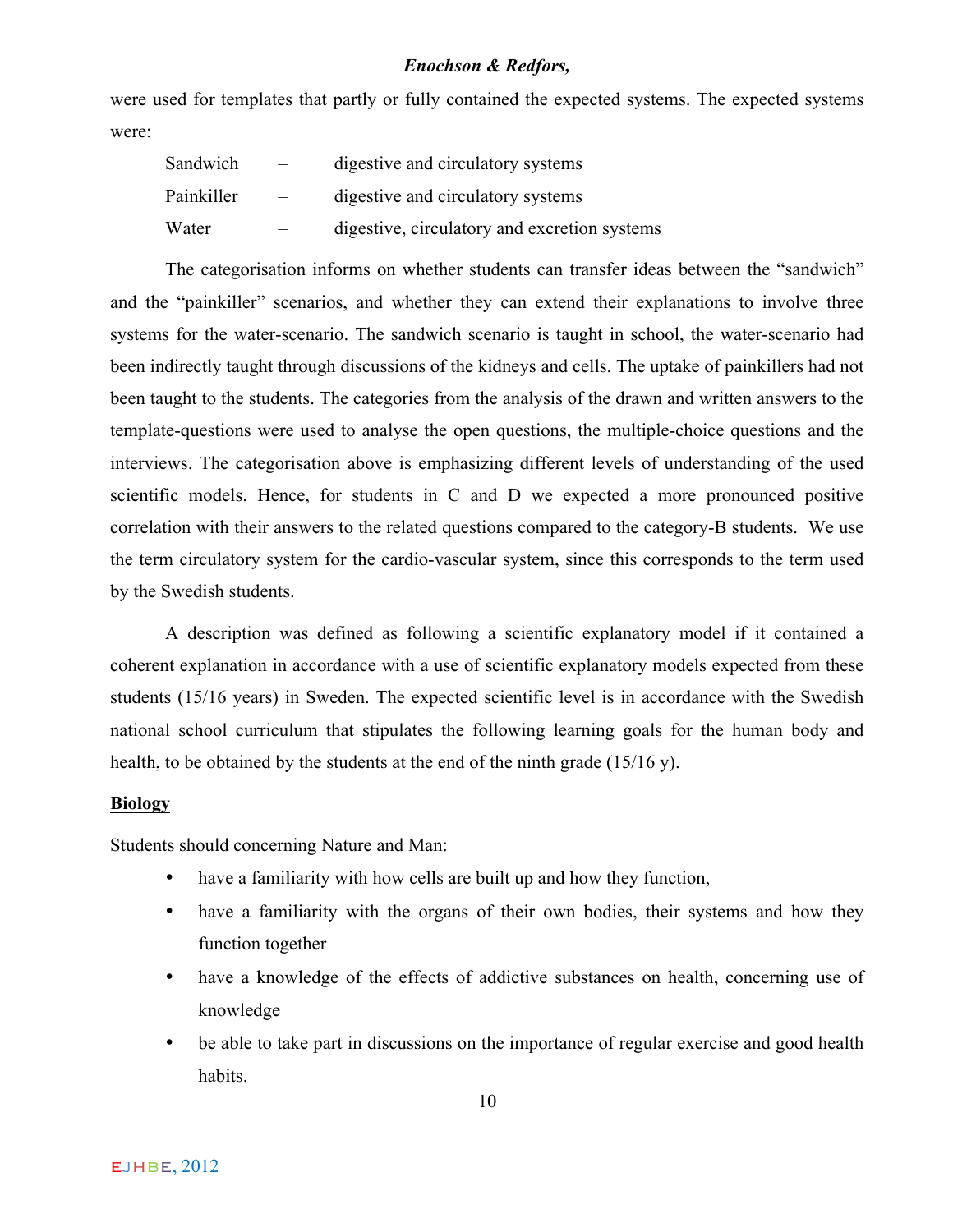## **Home and Consumer Studies**

Students should:

• be able to plan, prepare, arrange and evaluate meals with respect to costs, health, environmental and aesthetic values

## **Physical Education and Health**

Students should:

• understand the relationship between food, exercise and health, and be able to apply a knowledge of ergonomics in everyday situations

(Skolverket, 2009)

Nutritious substance is not explicitly mentioned in the curriculum goals. However, nutritious substance is implicitly present in the formulation of the goals and used in teaching. All students in our sample had through teaching been exposed to the scientific models required to provide what we have called 'descriptions following a scientific explanatory model' during their years in school.

## **RESULTS**

The presentation of the results is following the structure of the three scenarios, including templates with connected open, multiple-choice, and interview questions. We begin with the open sandwich. Then continue with water, and end with the pathway of the painkiller. The section concludes with a comparison of the different questions. Based on the interviews with the teachers we can conclude that all the students had been taught about the digestive, circulatory and excretion system. None of the students had explicitly been taught about painkillers. The question about nutritious substance in food and water had been discussed in the two subjects *Biology* and *Home and Economics*.

## **Sandwich**

The template question "What happens in your body when you eat an open sandwich?" were answered by 55 students. We find, similarly to results in several other studies (Rowlands, 2004; Reiss *et al*, 2002; Teixeira, 2000; Osborne *et al*, 1994), that students have a fair knowledge about the digestive system. Therefore the analysis of the sandwich-question can be used as a basis for the comparisons with the painkiller and water scenarios, and the students' ability for transfer.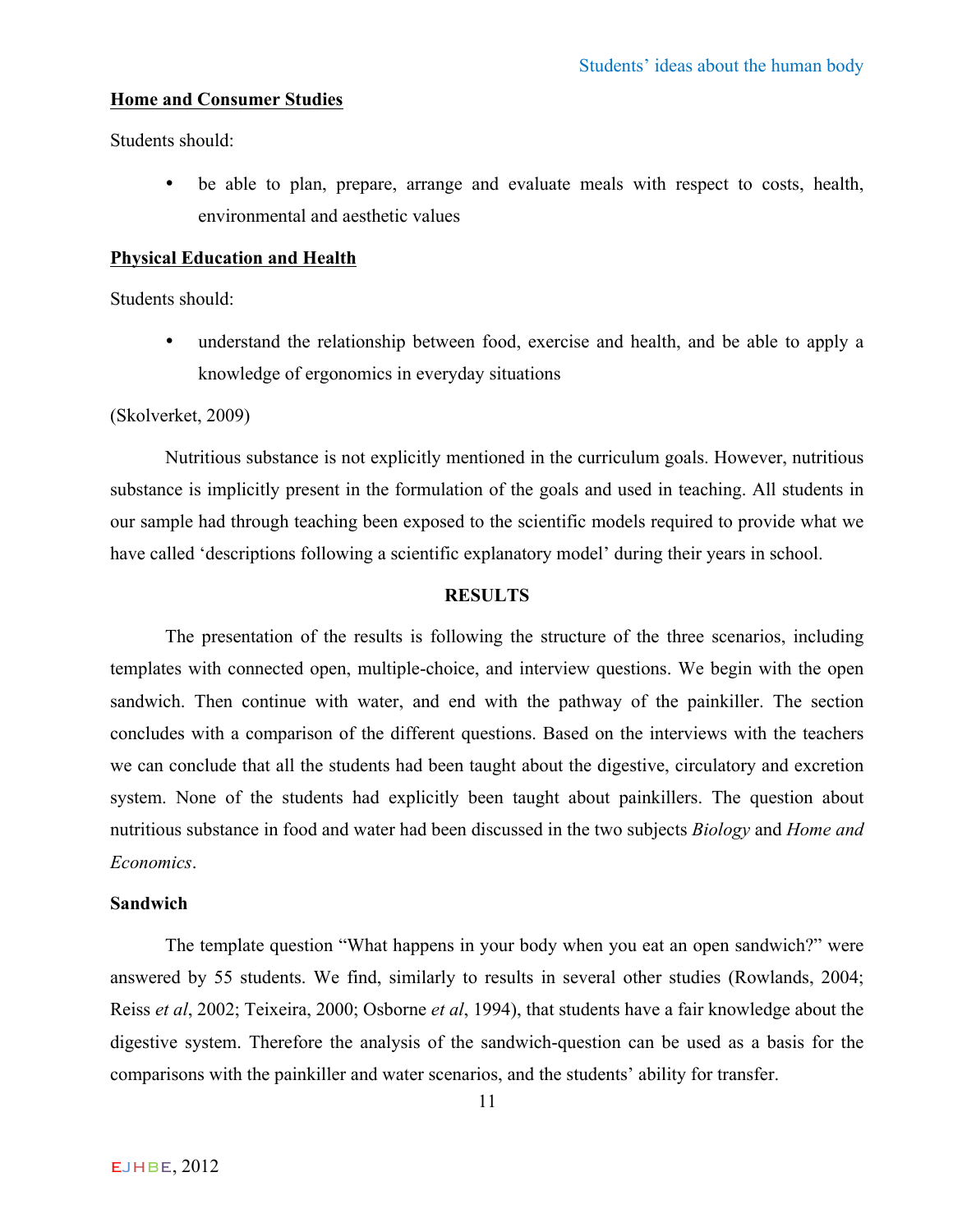All the students except one (A) were categorised as C or D. There were 24 students in category D, they drew throat, stomach, intestines (digestive system) and mentioned that the circulatory system connects to the intestines, see example in Fig. 2. In category C there were 16 students (total of 30 students in the C category) who wrote or drew a digestive system but they were not explicit about the circulatory system. The rest of the category C students drew or wrote parts of the digestive system. In the interviews nearly everybody talked about the connection between the digestive system and the circulatory system. There were no statements categorised as B for the sandwich scenario in the written and drawn templates or in the interviews.

The students were given multiple-choice questions to investigate if a correlation could be seen between their answers to related questions and their knowledge about the body. For the question about why it is important to eat fruit and vegetables (see Appendix A) nearly all the students (84 of 88) knew that it was because fruit and vegetables contain a lot of vitamins and minerals, hence no correlation could be seen in this case. This is in agreement with earlier results (Turner, 1997; Turner *et al*, 1997). Another multiple-choice question covered protein content in different foods, see Table1.

The students were asked to estimate the foodstuff that contained the most protein, and 29 out of 55 students answered chicken, but 20 students answered potatoes. Also in the case of the "protein-question" shown in Table 1 it was not possible to see any correlation between the level of knowledge about the body and answers to the multiple-choice question. There were no significant differences for students with good knowledge (D) and those displaying less detailed ideas (C) about the body, and there were no students in B for this scenario,

#### **Painkiller**

The painkiller-template was developed to investigate students' capabilities to transfer knowledge. We used a scenario not used during teaching in school. The template-question was "*What happens in your body when you eat a painkiller?*". The uptake of painkillers had not been taught. We found answers representing all four categories A to D. 31 of the 59 students' belonged to category C. The students in the C category had an idea that the painkiller went to the throat and further to the stomach, but none of them mentioned the intestines. However, 21 of the 31 students described that the circulatory system was connected to the stomach, see figure 4.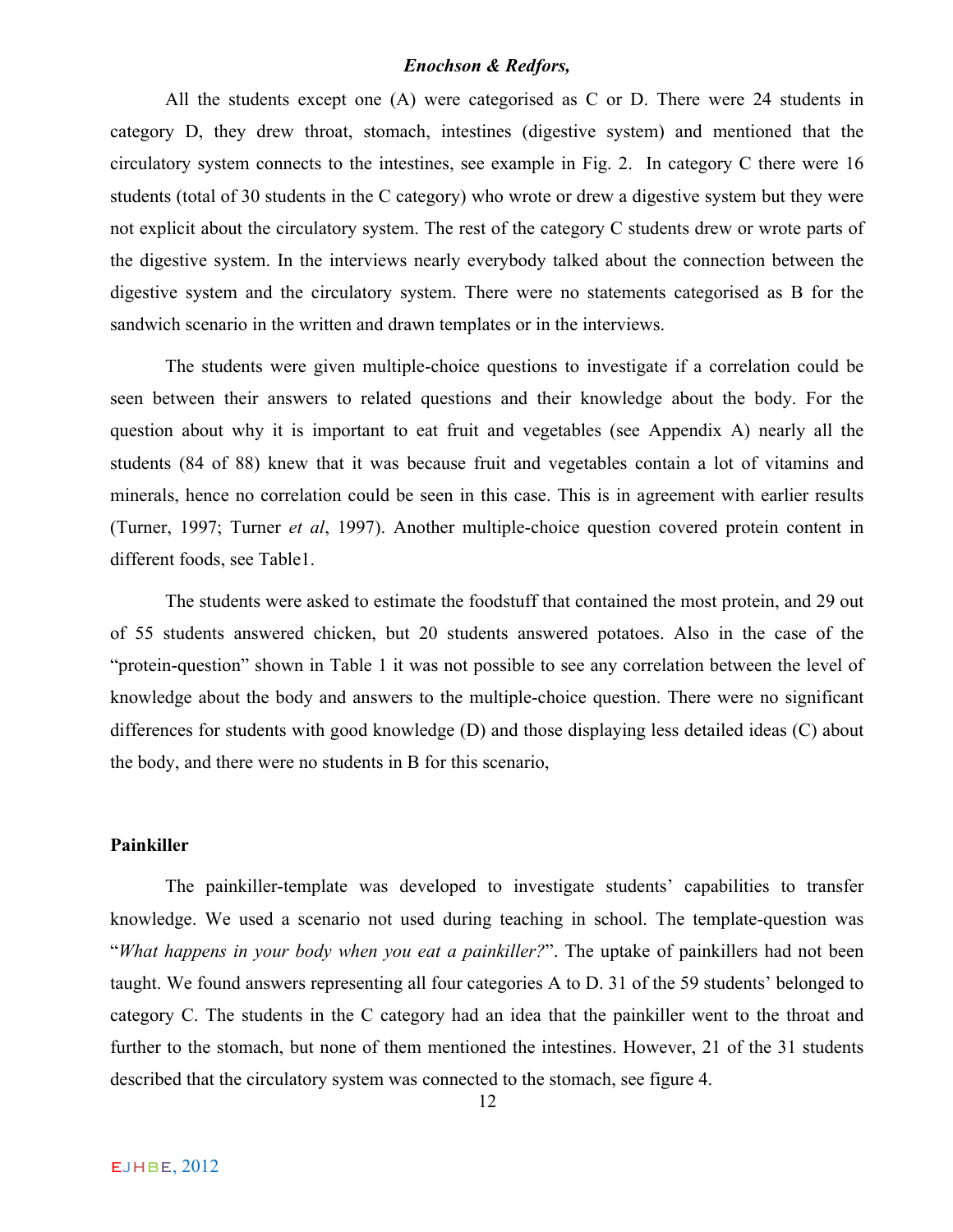#### Students' ideas about the human body

There were 10 of the 59 students whose descriptions included a digestive system with throat, stomach, intestines and the circulatory system. These ten students were categorised as D. In category B there are 11 students who explained their ideas about the pathway of the painkiller in a non-scientific way. These descriptions start with the mouth, and then the painkiller substance is more or less directly distributed to the whole body. There were seven of the 59 students who did not answer the question or gave an answer not related to the question, category A.



*Figure 1***. Examples of drawings that were categorized as B, C and D for the question "***What happens in your body when you swallow a painkiller?***". B represents explanations that were not scientifically sound. For C parts of the digestive system with throat, stomach and circulatory system were described. Students that were able to describe the digestive system with throat, stomach and intestines together with the circulatory system were categorised as D.**

The painkiller-template was accompanied by an open question about alternatives, i.e. "*If you are in pain, are there any alternatives to taking a painkiller to alleviate the pain?*". The students with a more advanced understanding of a painkiller's way through the body (category D) were those who believed that pills primarily could be replaced by pain-relieving emulgels, so their first choice was another medical substance. These students were not interested in alternatives such as massage, take a nap and so on. Therefore they gave fewer alternatives to painkillers in the open question and in the interviews than the other students. They showed no reluctance to using medical substances.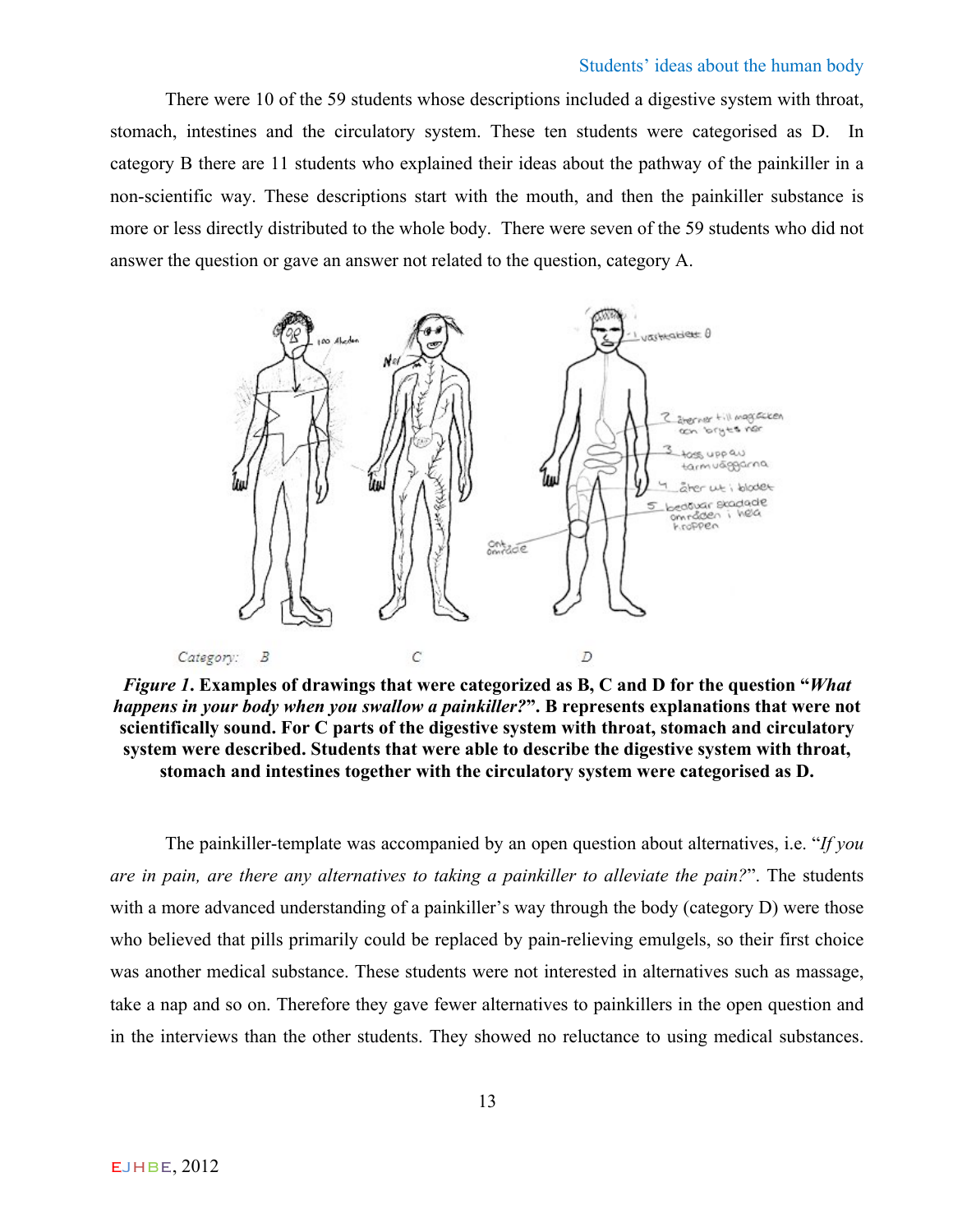Hence, we see a positive correlation between level of explanation and answers to the multiplechoice question.

## **Water**

Nearly all of the students in the study had difficulties explaining the connection between the digestive system, the circulatory system, and the excretion system when asked about what happens in the body when they drink a glass of water. It was only 2 of the 55 students who drew and/or wrote about the digestive system as connected to the circulatory system and the kidneys. Only these two students belonged to category D (see fig 3). The category D requires an explanation involving three systems for the water scenario. The students categorized as C drew the digested system or parts of it (31 of 55 students). None of the students in category C introduced the kidneys in their drawings or writings. It was revealed that one group (13 of the 55 students) had ideas about "new/alternative" organ system for fluids – not scientifically sound. They were all categorised as B. Most of these students drew a tube from the mouth connected directly to the kidneys, see fig. 3. No one, not even the category D students, included the micro level, e.g. cells and molecules in their explanations.



**Figure 2. Examples of drawings that were categorized as B, C and D for the question about what happens in the body when one drinks a glass of water. B represents explanations that were not scientifically sound. For C** *parts of the digestive system with or without the circulatory system were described. Students that were able to describe the digestive, the circulatory, and the excretion systems were categorised as D.*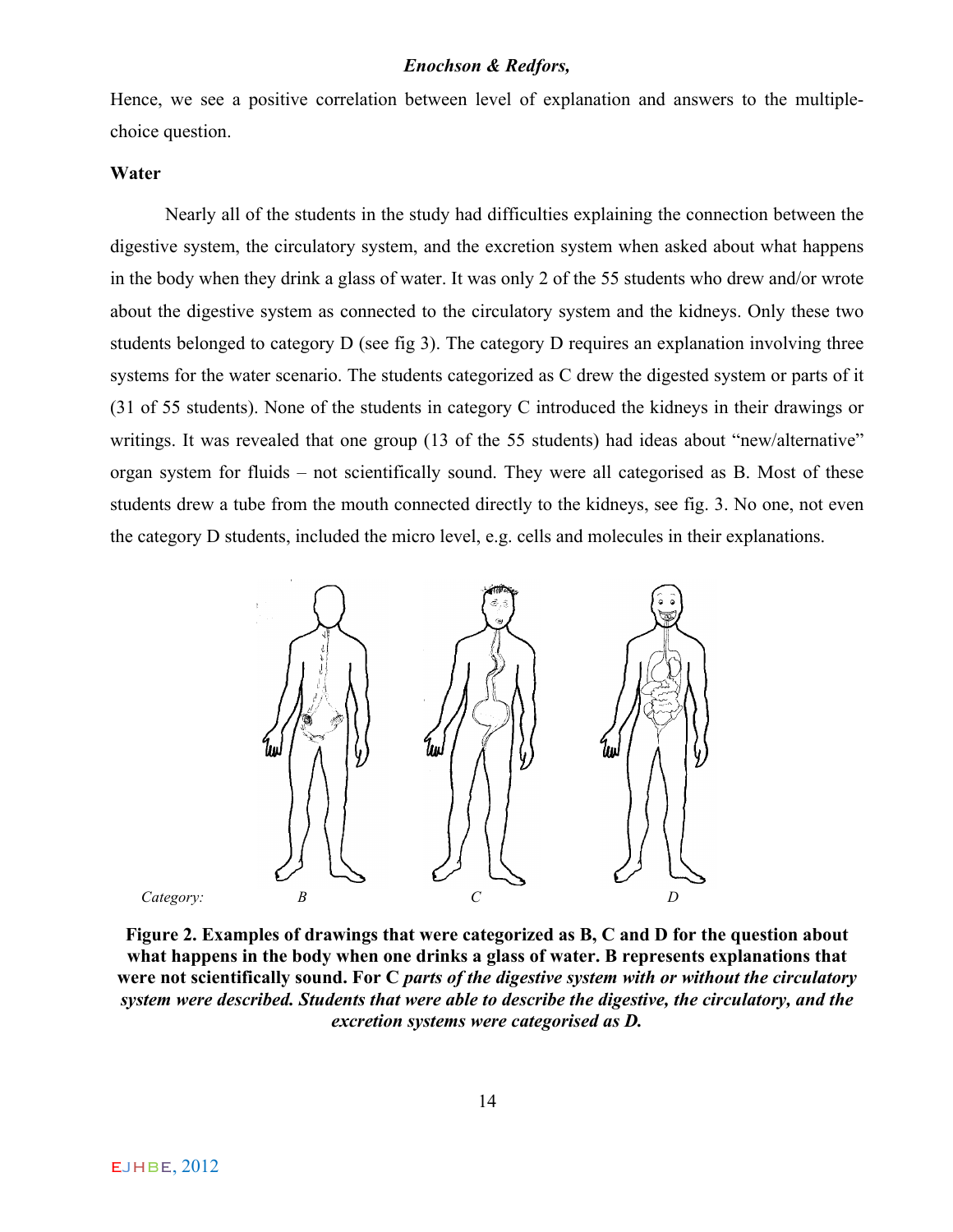Answers to the multiple choice question "What is the main function of the kidney?", see Appendix A, were analysed to investigate possible correlations between answers to the template question about water and answers about the kidney. Seven out of thirteen students (54%) that belonged to category B had the right answer to the kidney-question. In category C there were 22 of 31 students (71 %) who marked the correct alternative. Notice, that the students in category C did not draw the kidneys or write about them on the template in contrast to students in category B who drew the kidneys as shown in figure 3 (see table 2.). Both the students in category D gave the correct answer to the kidney-question. Taking into account that the number of students is very low in category D we can see a positive correlation between level of explanation and answers to the multiple-choice question.

**TABLE 2. The students' answers to the multiple choice question "***What is the main function of the kidney***?".**

|                                          | Categories |   |    |   |     |
|------------------------------------------|------------|---|----|---|-----|
| What is the main function of the kidney? | A          | В | С  |   | All |
| To produce antibody against illness      |            |   |    |   |     |
| To decompose food                        |            |   |    |   |     |
| To circulate the blood                   |            |   |    |   |     |
| To produce red blood corpuscles          |            |   |    |   | 8   |
| To clean the blood from waste products   |            |   | 22 | 2 | 36  |
| TOTAL                                    |            |   |    |   |     |

\* *The students are grouped in columns after the categorisation of their responses to the template question. A is students with no answers to the template question. B represents explanations that were not scientifically sound. For C parts of the digestive system with or without the circulatory system were described. Students that were able to describe the digestive, the circulatory, and the excretion systems were categorised as D. The scientifically correct answer is in bold letters.*

## **Transfer of ideas**

As mentioned above we were looking for the students' ability to use knowledge shown in explanations of the sandwich scenario and describe the body's digestive and circulatory systems for the sandwich and painkiller scenarios. The analysis show that it is much more difficult for the students to use their ideas of the digestive system in explanations of the painkiller-scenario – not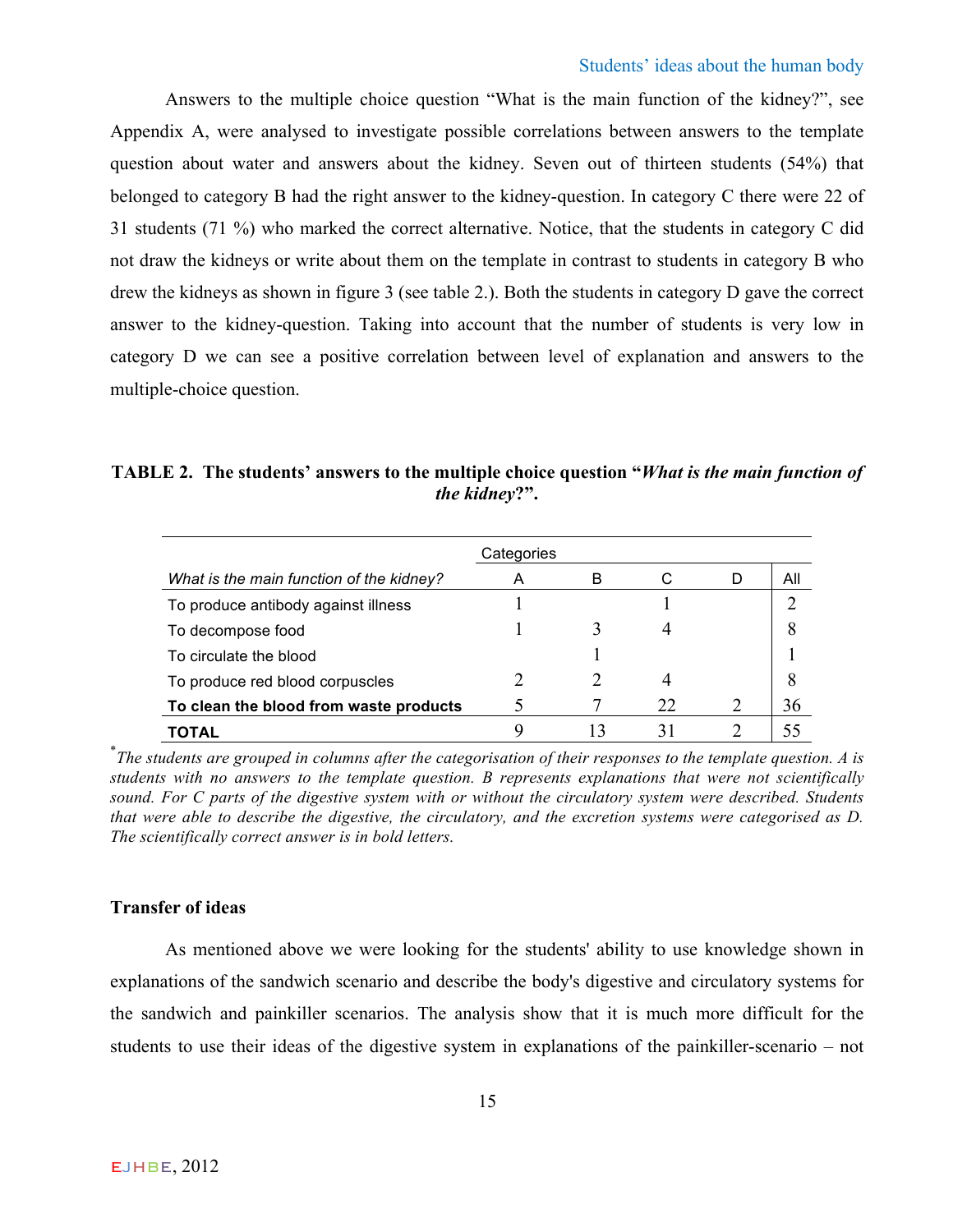taught to the students – compared to the sandwich-scenario which was relatively well known for them (see table 3).

**TABLE 3. A comparison between the students' answers in two scenarios refer to the digestive and circulatory systems**

|                   |  |  | Total                                                   |
|-------------------|--|--|---------------------------------------------------------|
| Sandwich $1(2\%)$ |  |  | 30 (55%) 24 (44%) 55 (100%)                             |
|                   |  |  | Painkiller 7 (12%) 11 (19%) 31 (53%) 10 (17%) 59 (100%) |

Hence, the students show a limited ability for horizontal transfer from a well-known to a new scenario.

In the water-scenario the students were expected to link the digestive, circulatory and excretion system. The analysis showed that the students struggled to explain what happens in their bodies when they drink water (see table 4).

**TABLE 4. Students' answers in a scenario refer to the digestive, circulatory systems and excretion systems**

|       |        |                   |        | งta                |
|-------|--------|-------------------|--------|--------------------|
| Water | 9(16%) | 13 (24%) 31 (56%) | 2 (4%) | ሰ%<br><b>LL</b> 11 |

Notice that it was even harder for them to extend their explanation from the sandwichscenario to the water-scenario requiring three systems, compared to the transfer between the sandwich and painkiller-scenarios described above.

#### **DISCUSSION AND IMPLICATIONS**

The students were familiar with the circulatory system in the human body. Nearly everybody had some ideas about the function of the blood in the human body, and half of the students spontaneously connected the digestive system with the circulatory system. This result differs from what is reported from previous studies, where more difficulties have been found about the role of the circulatory system (Rowlands, 2004; Clement 2003; Carvalho *et al*, 2004).

In agreement with earlier studies we have concluded that the investigated students have better knowledge about the digestive system than the excretion system (Reiss *et al*, 2002; Tunnicliffe, 2004; Clement, 2003, Teixeria, 2000). Based on this we have investigated the students'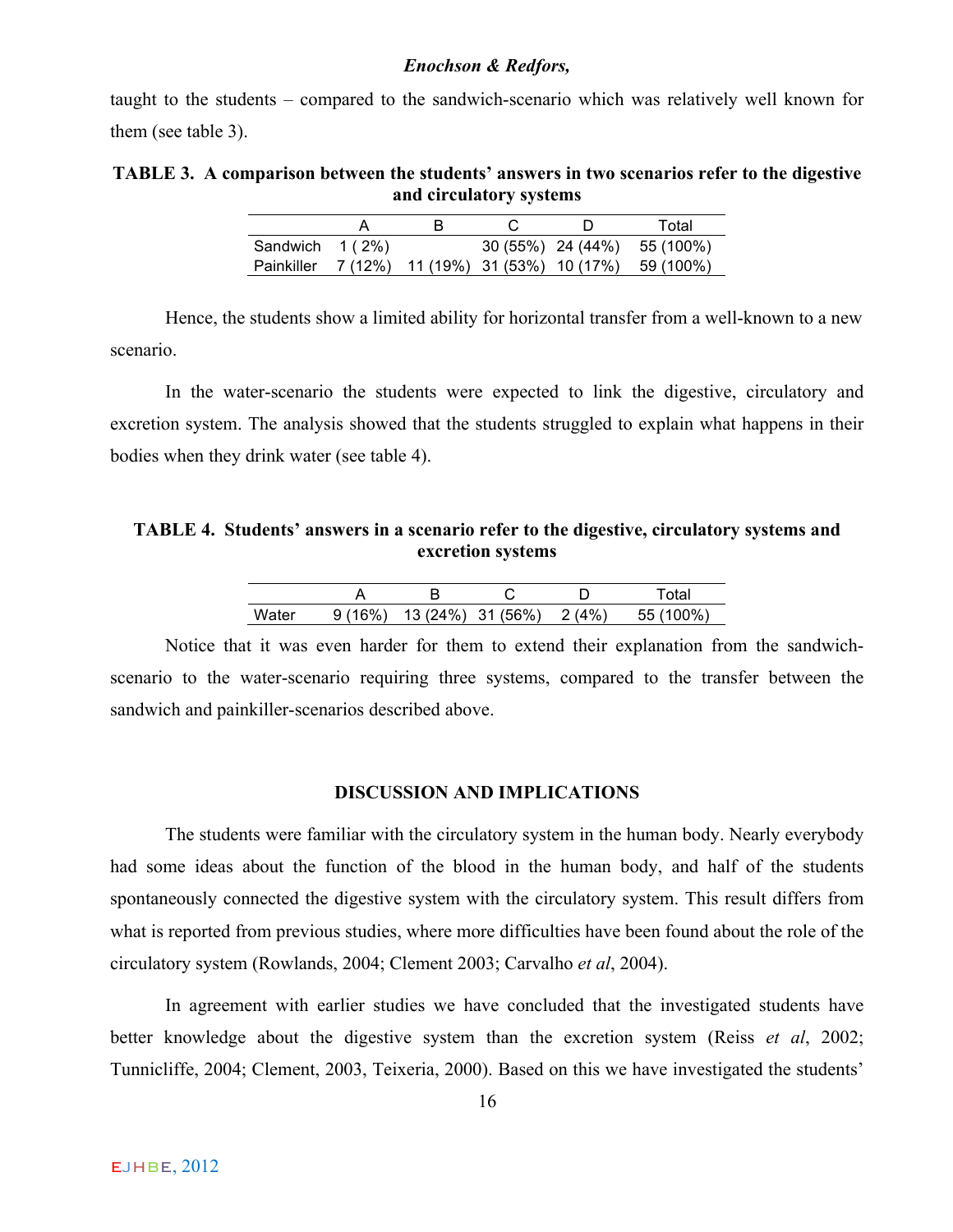ability to transfer knowledge from a well-known scenario "the eating of a sandwich" to explanations of the different painkiller- and water-scenarios, that had not explicitly been taught to the students. The painkiller-scenario had not been discussed at all, and the water-scenario had only been indirectly addressed during discussions of the kidneys and the cells.

We have seen that, that it is difficult for the students to horizontally transfer knowledge of the digestive system to other less well-known scenarios, i.e. from the sandwich- to the painkillerscenario. Only ten of 59 students were able to transfer their ideas about the human anatomy and the digestive system from the sandwich- to the painkiller-scenario. Another type of horizontal transfer is required when the students are asked to explain what happens in the body when you drink a glass of water. This proved to be even more difficult for the students, and only two of 55 students were able to incorporate three different organ systems; the digestive system, the circulatory system and the excretion system, in their explanations. The conclusion is that students struggle to transfer their knowledge of the digestive system from the sandwich- to the painkiller-scenario, but it is even more difficult for the students to connect several different organ systems in one explanation. Hence, it was, in this case, easier for the students to transfer information across scenarios than to see the relationship between different organ systems in the body. However, only 10 students (17%) could give as good explanations in the painkiller scenario as they did concerning the open sandwich. This confirms earlier results (e.g. Redfors and Ryder, 2001; Magntorn and Helldén, 2007; Schönborn and Bögeholtz, 2009) that report on students struggling to use known explanatory models in explanations of new scenarios.

The Swedish curriculum emphasizes the importance of students having knowledge about the cell and its role in the processes of the human body. However, none of the students mentioned the cells in their explanations of the scenarios. They never mentioned any connection between the cells of the body and the digestive or excretion systems in their written answers or in the interviews. The students did not use concepts from the microscopic level at all. In spite of the fact that the microscopic explanatory level was used in the teaching of biology according to the teacher interviews. One reason for the students not doing this could be difficulties with transferring their knowledge from the level of organ systems to the level of cells, molecules and atoms – a difficulty that has been reported earlier by Schönborn and Bögeholtz (2009). The difficulties the students showed in explaining the water-scenario could be partly explained by the fact that they seem to stay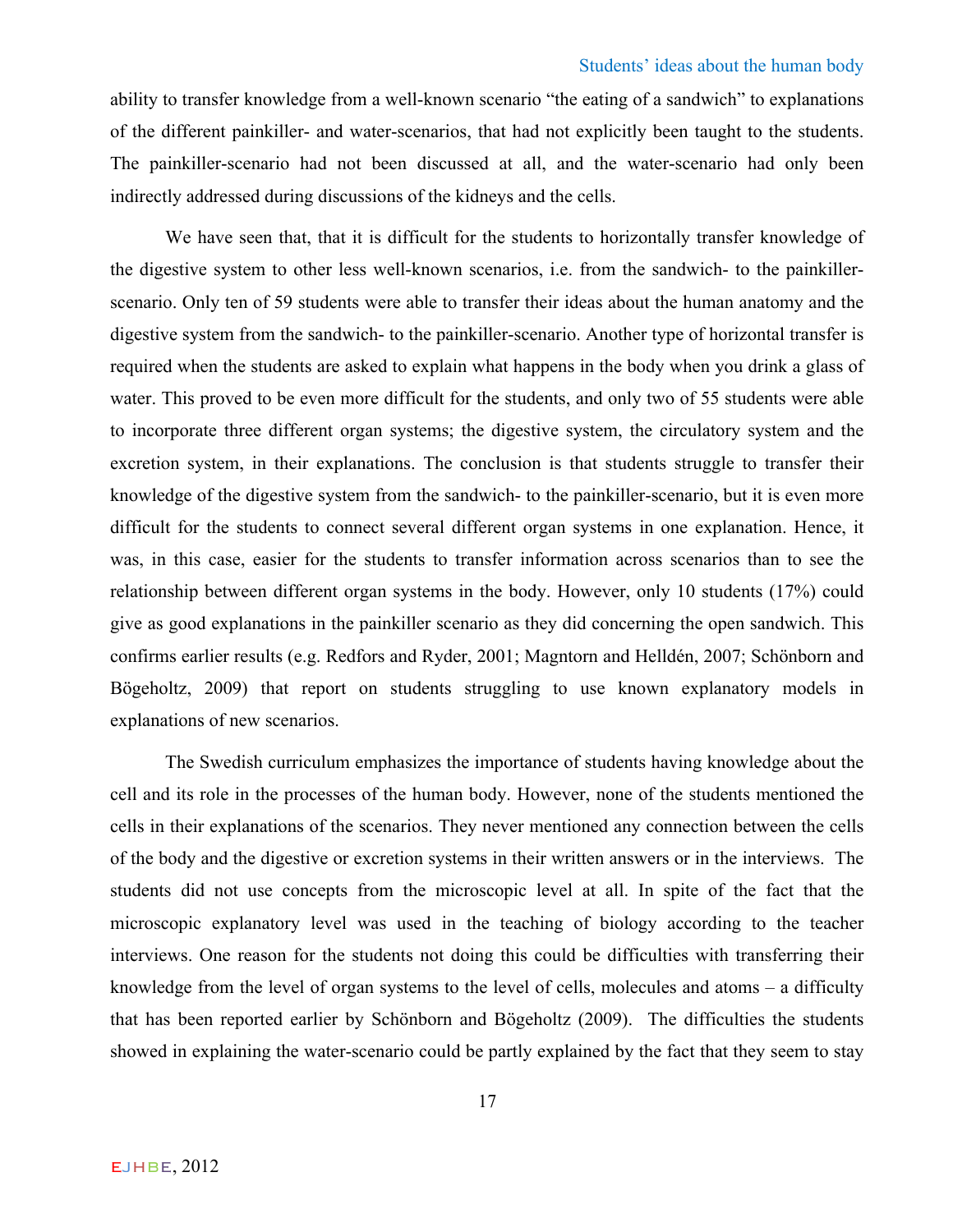in the organisational level of systems, and do not discuss the cells and the pathway of water molecules. We believe that an explanation involving three systems is easier to produce from a perspective of the role of the cells.

Carvalho, Silva and Clément (2007) point out those textbooks seldom make it clear how the different parts of the digestive system are linked together; the circulatory system is, for example, seldom clearly associated with the digestive system. We have in this study seen another missing connection, namely with the glands. The students do not connect them to the digestive system. Only a few students' mention glands, e.g. liver and pancreas, but none of them write anything about their function. In the textbook that the students were using the glands are only briefly presented. The liver, for example, is only presented in one of the pictures together with the digestive system and is only mentioned twice in the text.

The categorized students' answers concerning what happens in the body when they eat a sandwich were not correlated with their answers about nutrients. They demonstrated good knowledge of the digestive system in their explanations of the sandwich-scenario. But, for example, in the multiple-choice questions about protein content, only about one third of the students knew that chicken contains more proteins than apples, rice, bread and potatoes, see Table 1 and Appendix A. However, nearly all students knew about vitamins, even though vitamins and proteins had been taught similarly according to the teacher interviews. This indicates that their own personal experience about vitamins in everyday life plays an important role also for the formal learning in school (Vygotsky, 1999; Oskarsdottir, 2006; Mortimer and Scott, 2003; Leach and Scott, 2003; Driver *et al*, 1994).

The students with the most developed understanding of the painkiller scenario were the students who were not pleased with alternatives to taking painkillers. These students were more positive to the use of other types of painkillers compared to the other students. The dominating view among all the students (even the students who were not pleased with alternatives) was that it is dangerous to take painkillers, some of the students emphasized that the danger with taking painkillers is that it affects the immune defence. Maybe the students had the inflammation inhibitory effect in their mind, but some of the answers indicate that they confuse painkillers and antibiotics. Possibly these students were thinking about other medicines that are both pain relievers and have effects on inflammations. All the students' answers to why it can be hazardous to swallow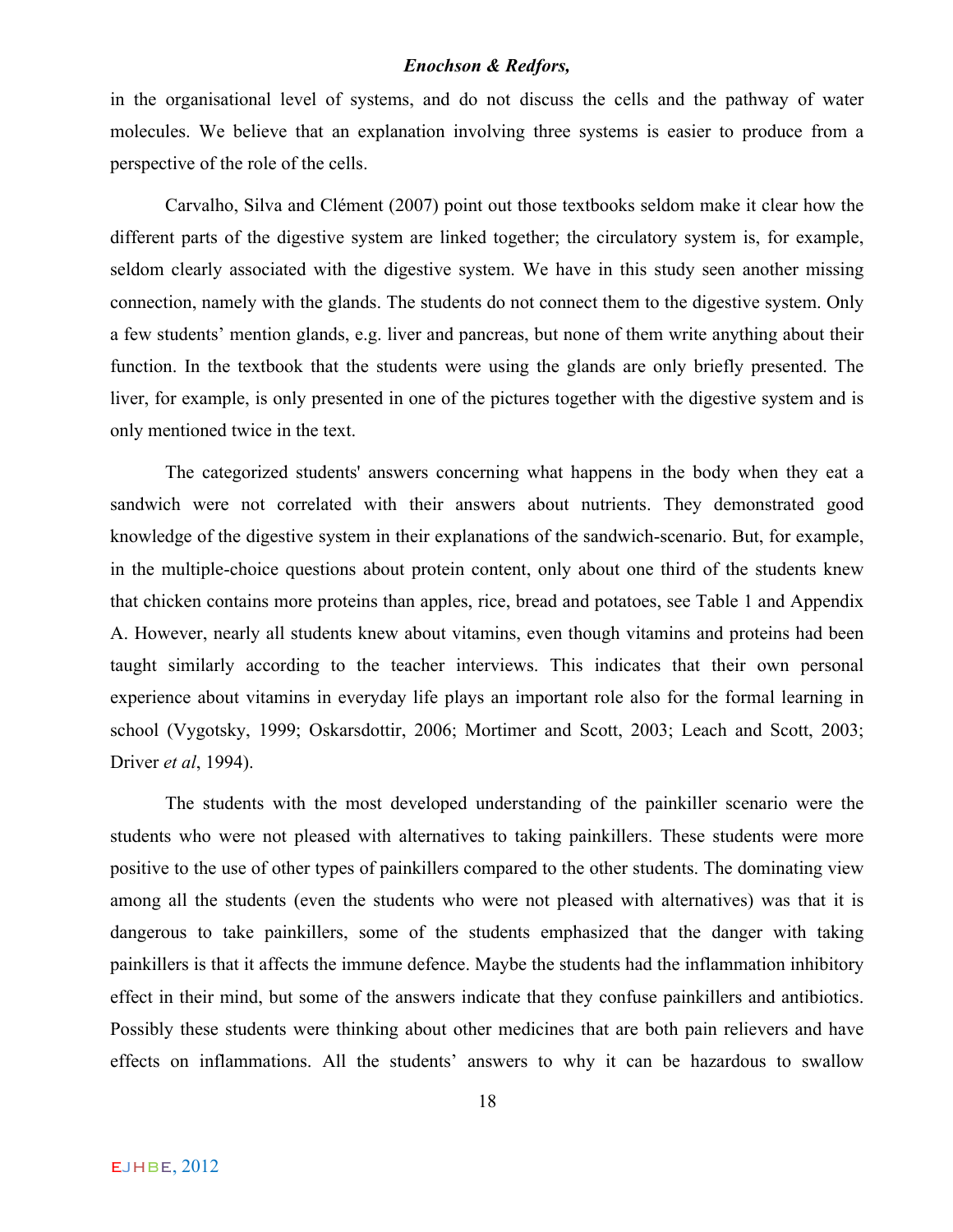a painkiller had in common that they lacked personal experience of the possible problems they mentioned, e.g. liver damage.

From a methodological point of view the present report is showing strength in giving students the possibility to both write and draw on the templates. Only a few students (two students) refused to answer the questions and we got detailed descriptions on the templates. Most of the students used the opportunity to both draw and write on the templates. We think the mix of methods used during the study helped students to be alert during the whole investigation and it gave them the opportunity to answer in a way that suited them.

Based on our results we suggest that it would be interesting to investigate what happens if the teaching of body functions starts in another end compare to the traditional way in textbooks. Instead of reading about the different organs and organ systems the teaching could profit from starting in a dilemma. The dilemma could be to discuss what happens when you drink a glass of water, and discuss with the students the following processes – also including the cells. One can introduce discussions of imaginary paths for the water molecules through all involved processes in the body. It would be of interest to analyse students' understanding of the connections between different organ systems in the body after them having taken part in teaching with this perspective on the processes in the human body.

#### **ACKNOWLEDGEMENTS**

Special thanks to Professor Gustav Helldén who initiated the project and had a significant role at the outset of the project together with Senior lecturer Britt Lindahl.

#### **REFERENCES**

- Carvalho, G. S., Silva R. and Clement P. (2007). Historical Analysis of Portuguese Primary School Textbooks (1920-2005) on the topic of Digestion. *International Journal of Science Education,* 29(2), 173-193.
- Carvalho, G. S., Silva R., Lima N., Coquet E. and Clement P. (2004). Portuguese primary school children's conceptions about digestion: identification of learning obstacles. *International Journal of Science Education*, 26(9), 1111-1130.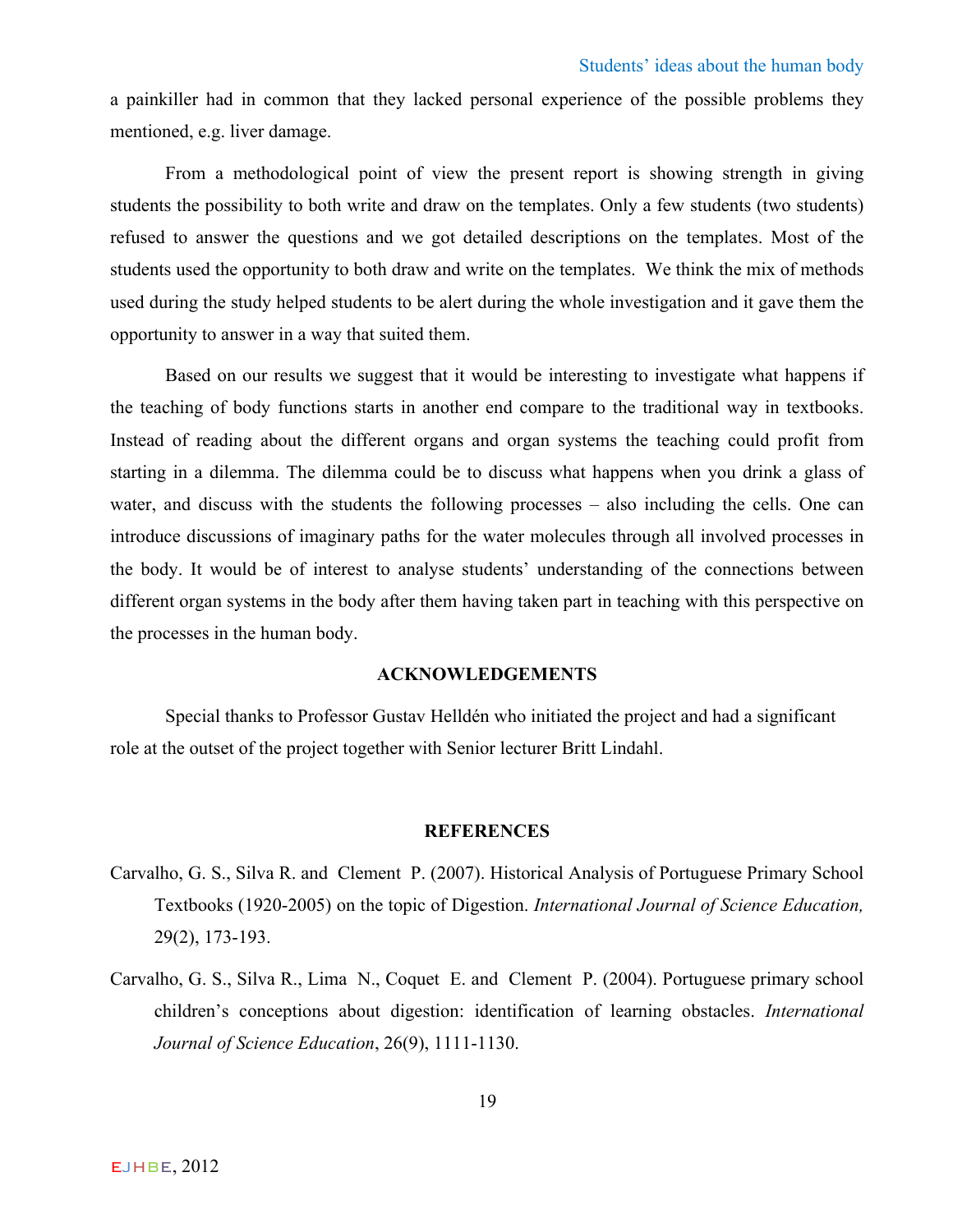- Carvalho G.S. and Clément P. (2007). Relationships between Digestive, Circulatory and Urinary Systems in Portuguese Primary Textbooks. *Science Education International*, 18(1), 15-24.
- Clément, P. (2003). Situated conceptions and obstacles: the example of digestion and excretion. In D. Psillos, P. Kariotoglou, V. Tselfes, E. Hatzikraniotis, G. Fasspooupoulos, & M. Kallery (Eds.) *Science education research in a knowledge-based society*, (89–98). Dordrecht, Kluwer Academic.
- Driver, R., Asoko, H., Leach, J., Mortimer, E. and Scott, P. (1994). Constructing scientific knowledge in the classroom. *Educational Researcher*, 23(7), 5–12.
- Granklint Enochson, P. (2008). Elevers föreställningar om kroppens organ och kroppens hälsa utifrån ett skolsammanhang. (Licentiate thesis) Linköping University.
- Granklint Enochson, P. and Redfors, A. (2011). Fem elevers föreställningar om organsystem vad händer i kroppen när vi dricker vatten?. *NorDiNa* 7(2), 160-178.
- Khawaja, C. C. and Saxton, J. (2001). It all depends on the question you ask. *Primary Science Review*, 60, 7-11.
- Magntorn O. and Helldén G. (2007). Reading new Environments: Students ability to generalise their understanding between different ecosystems. *International Journal of Science Education.*  29(1), 67-100.
- Mann M. and Treagust D. F. (2010). Students´conceptions about energy and the human body. *Science Education International*. 21(3), 144-159
- Martinez-Losada och Garrido (2011). What do Children Aged Four to Seven Know about the Digestive System and the Respiratory System of the Human Being and of Other Animals? *International Journal of Science Education* 33(15), 2095-2122.
- Mathai S. and Ramadas J. (2009). Visuals and Visualisation of Human Body Systems. *International Journal of Science Education.* 31(3), 439-458.
- Mayer, R. E. (2002). Rote versus meaningful learning. *Theory into Practice*, 41(4), 226–232.
- Mortimer, E. F. and Scott P. H. (2003). *Meaning making in secondary Science Classrooms*. Milton Keynes, Open University Press.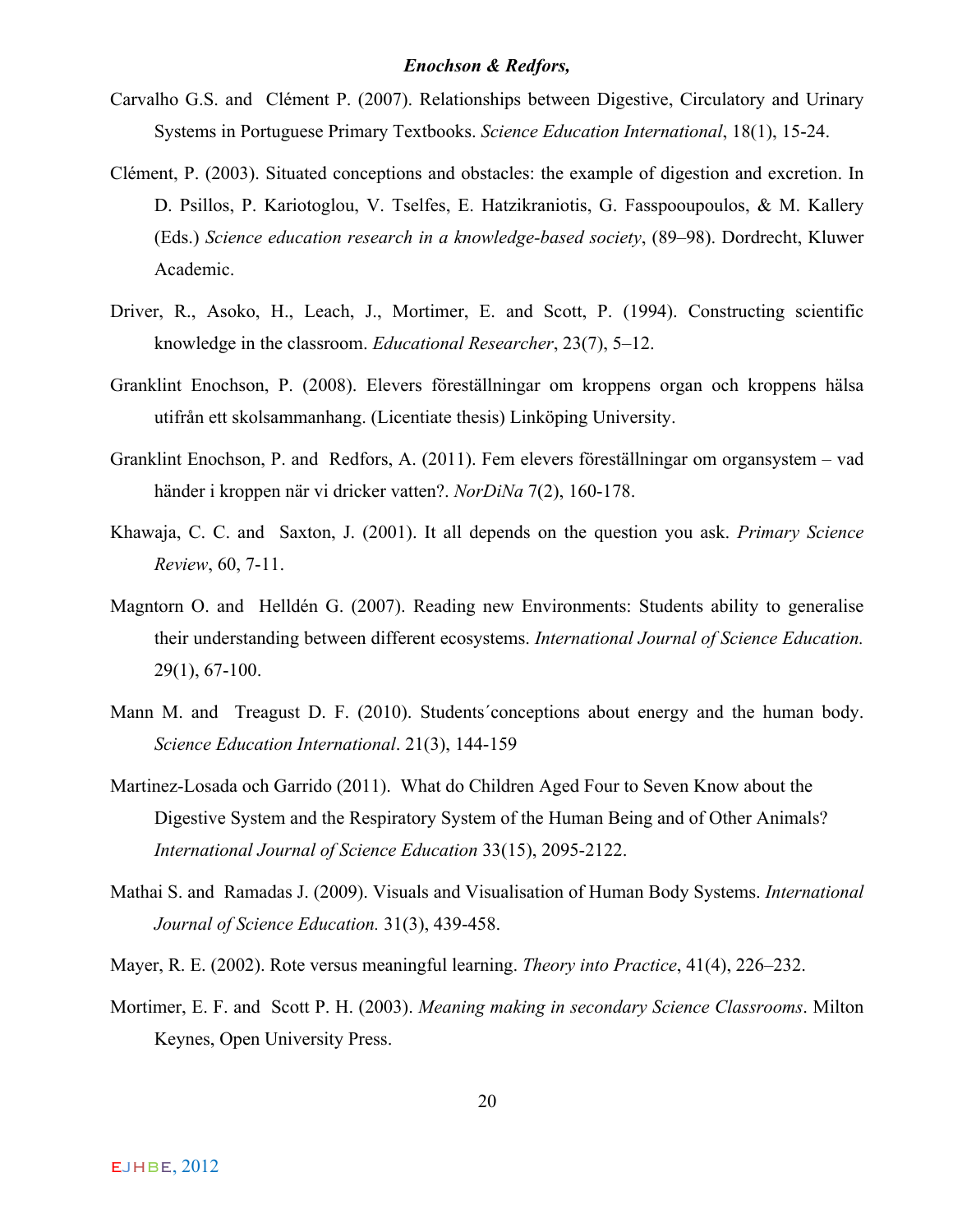- Oskarsdottir, G. (2006). *The development of children's ideas about the body: How these ideas change in a teaching environment*. PhD Dissertation, Faculty of social sciences, University of Iceland.
- Osborne, J., Black, P., Wadsworth, P. and Meadows, J. (1994). *The Earth in Space (Primary SPACE Project Research Report).* Liverpool, Liverpool University Press.
- Prokop P. and Fancovicova J. (2006). Students´ ideas about the human body: Do they really draw what they know? *Journal of Baltic Science Education,* No 2 (10), 86-95.
- Prokop, P., Fancovicová J. and Tunnicliffe, D. (2009). The effect of type instruction on expression of children's knowledge: How do children see the endocrine and urinary systems? *International Journal of Environmental and Science Education*, 4(1), 75-93.
- Redfors, A. and Ryder, J. (2001). University physics students´ use of models in explanations of phenomena involving interaction between metals and electromagnetic radiation. *International Journal of Science Education*, 23(12), 1283-1301.
- Reiss, M. J., Tunnicliffe, S. D., Möller Andersen, A. M., Bartoszeck, A., Carvalho, G. S., Chen, S.- Y., Jarman, R., Jonsson, S., Manokore, V., Marchenko, N., Mulemwa, J., Novikova, T., Otuka, J., Teppa, S. and Van Rooy, W. (2002). An international study of young people's drawings of what is inside themselves. *Journal of Biological Education*, 36(2), 58-64.
- Rowlands, M. (2004). What do children think happens to the food they eat? *Journal of Biological Education*, 38(4), 167-171.
- Salomon, G. and Perkins, D. N. (1989). Rocky roads to transfer: rethinking mechanisms of a neglected phenomenon. *Educational Psychologist*, 24(2), 113–142.
- SCB (2007). *Statistics Sweden* http://www.scb.se/Kommunfakta. Accessed 2007-03-01
- Skolverket (1996). *TIMSS provuppgifter, svenska 13-åringars kunskaper i matematik och naturvetenskap i ett internationellt perspektiv.* Stockholm, Skolverket och Liber.
- Skolöverstyrelsen (1988). *Naturvetenskaplig undervisning i svensk skola - presentation av provuppgifterna från en IEA-undersökning*. F88:3. Stockholm, Skolöverstyrelsen
- Skolverket (2009). Syllabuses for the compulsory school. 2:nd edition. Stockholm: Skolverket and Fritzes. http://www3.skolverket.se/ki/eng/comp.pdf. Accessed 2011-04-14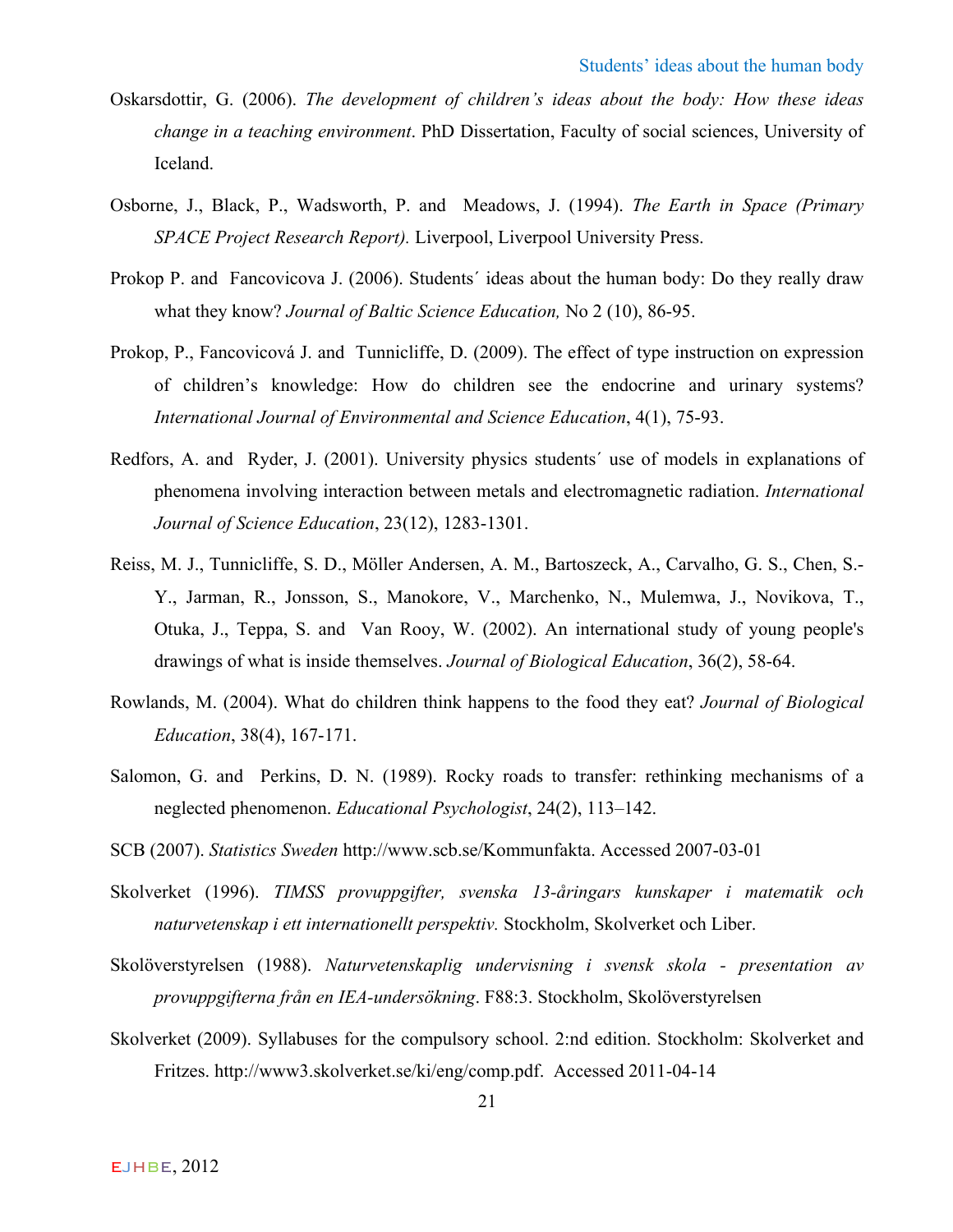- Schönborn K. J. and Bögeholtz S. (2009). Knowledge transfer in biology and translation across external representations: Experts´ views and challenges for learning. *International Journal of Science and Mathematics Education*, 7, 931-955.
- Spiro, R. J., Collins, B. P., Thota, J. J. and Feltovich, P. J. (2003). Cognitive flexibility theory: Hypermedia for complex learning, adaptive knowledge, application, and experience acceleration. *Educational Technology*, 43(5), 5–10.
- Teixeira, F. M. (2000). What happens to the food we eat? Children's conceptions of the structure and function of the digestive system. *International Journal of Science Education*, 22(5), 507-520.
- Tunnicliffe, S. D. (2004). Where does the drink go? *Primary Science Review*, *85*, 8-10.
- Turner, S., Zimvrakaki, H. and Athanasiou, K. (1997). Investigating childrens´s ideas about fat consumption and health: a comparative study. *Health Education Journal*, 56(4), 329-339
- Vygotsky, L. (1934/1986). *Thought and language* (A. Kozulin, Trans.). Cambridge, MA: MIT Press.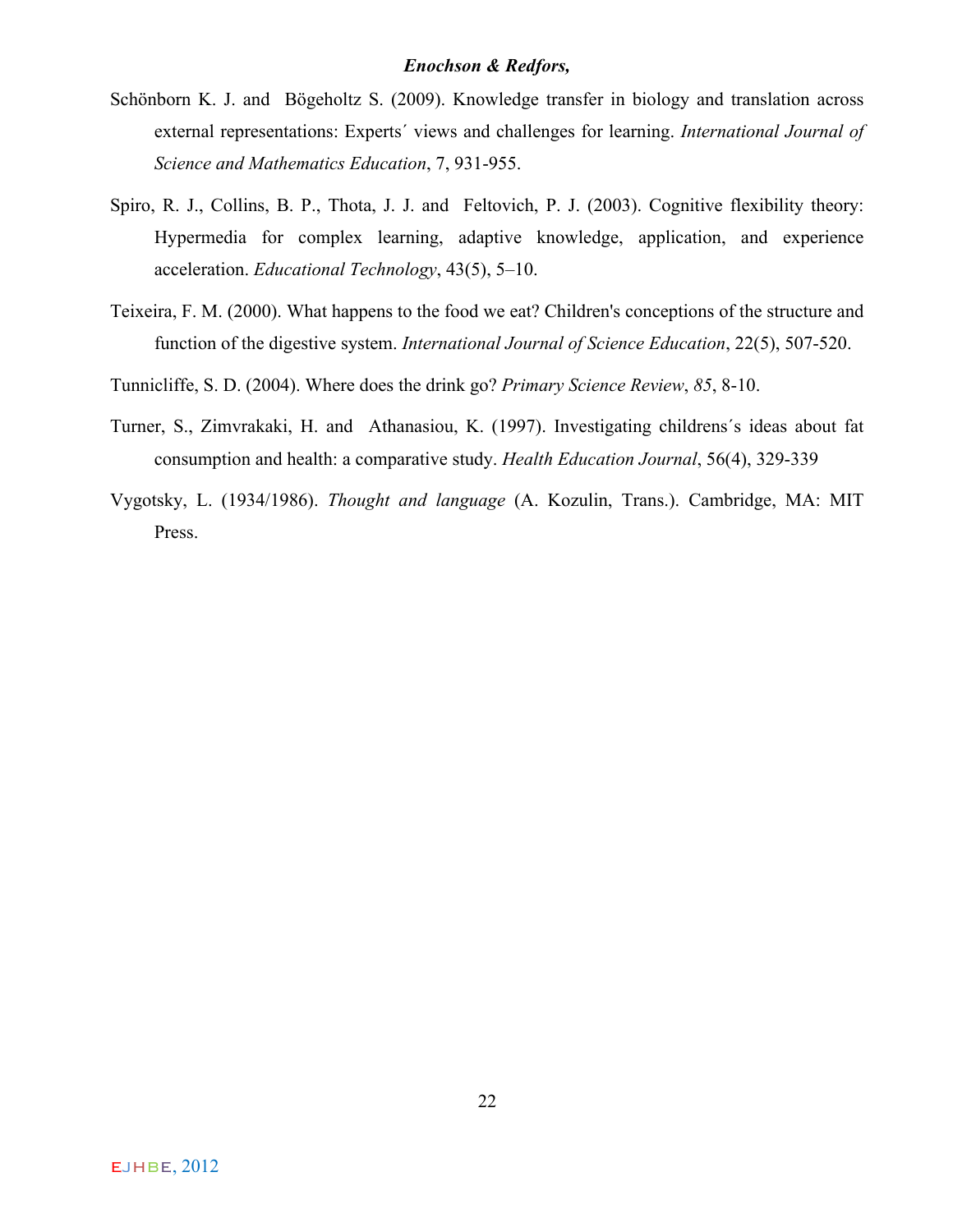## **APPENDICES**

## **APPENDIX A**:

## VERBATIM TRANSLATION OF SWEDISH INSTRUMENTS.

Name:\_\_\_\_\_\_\_\_\_\_\_\_\_\_\_\_\_\_\_\_\_\_\_\_\_\_\_\_\_\_\_\_\_\_\_\_

Class:

Describe as carefully as you can (draw and write) what happens in the body when you are eating a sandwich



What (kind of) food makes you feel good to eat?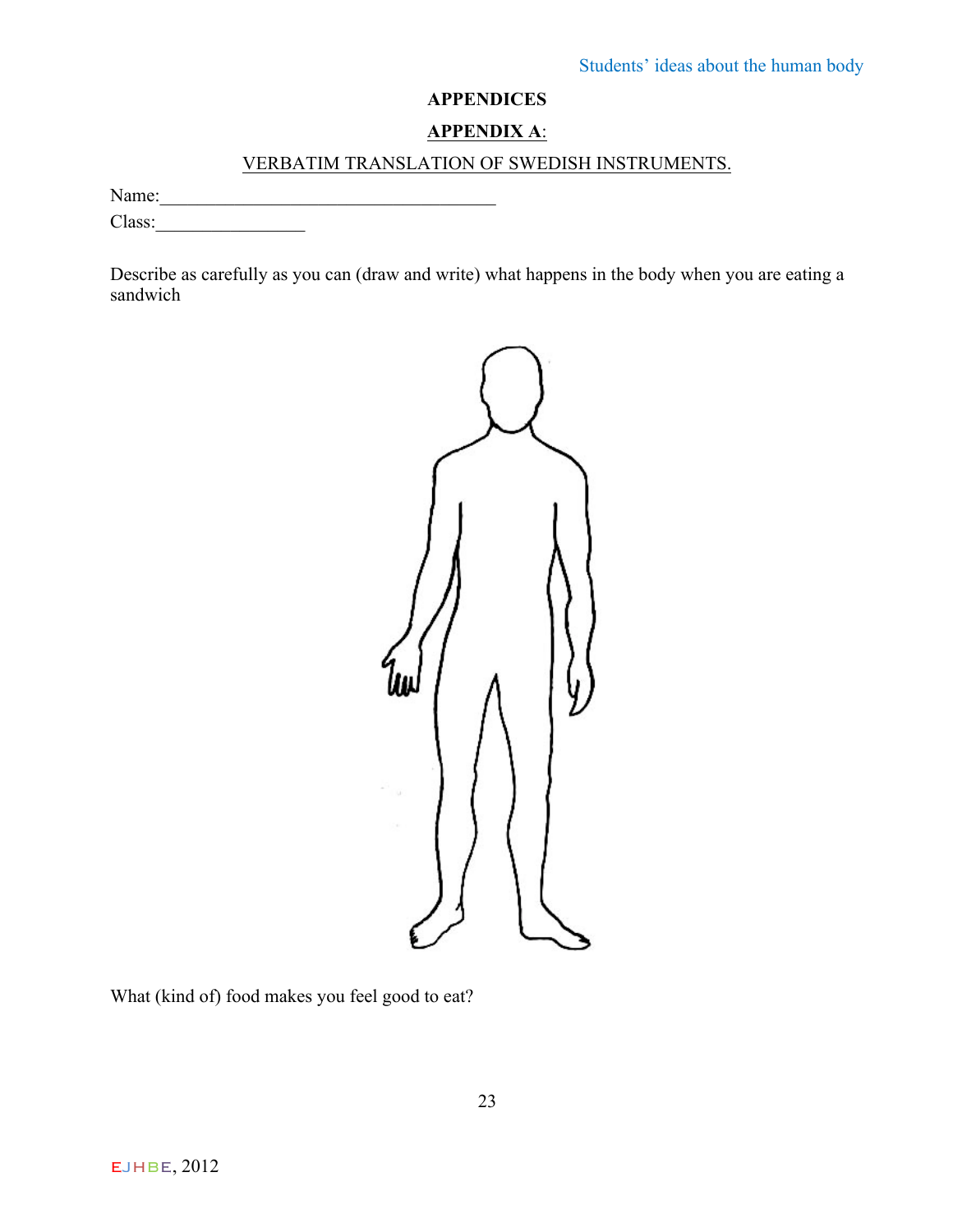What happens in the body if you skip a meal you usually have?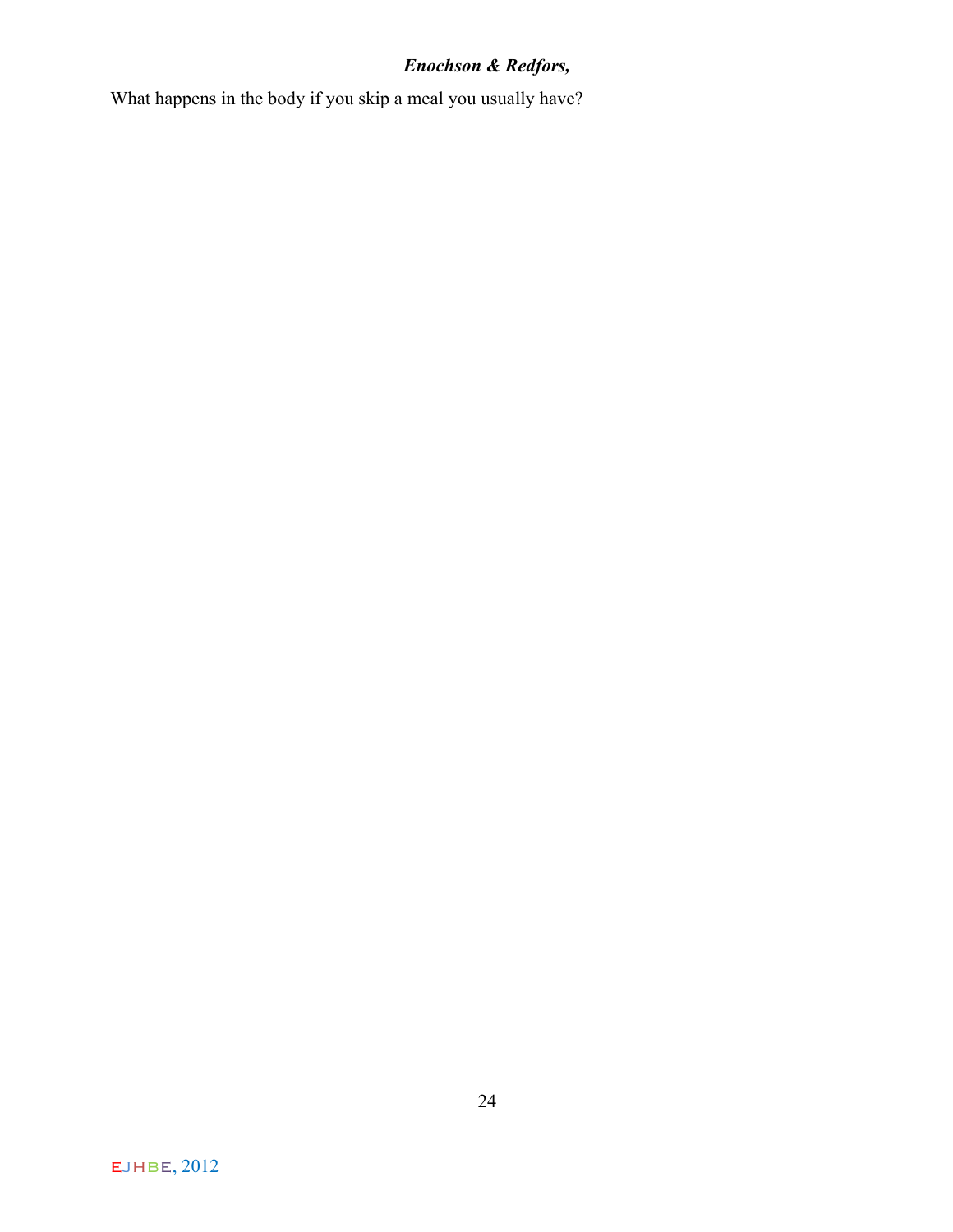Name:\_\_\_\_\_\_\_\_\_\_\_\_\_\_\_\_\_\_\_\_\_\_\_\_\_\_\_\_\_\_\_\_\_\_\_\_

Class:\_\_\_\_\_\_\_\_\_\_\_\_\_\_\_\_

Describe as carefully as you can (draw and write) what happens in the body when you drink water



Why is it important to drink water?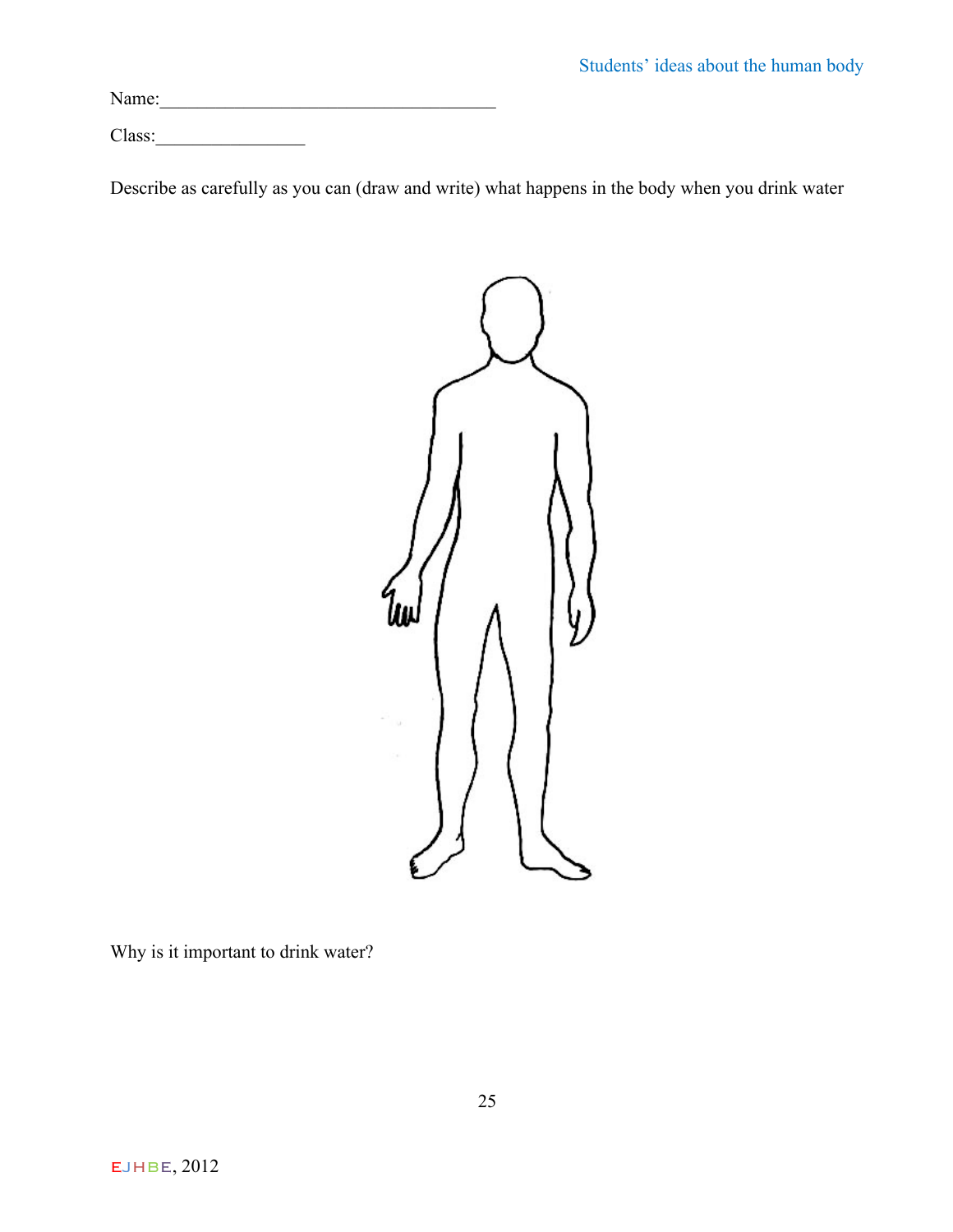Name:\_\_\_\_\_\_\_\_\_\_\_\_\_\_\_\_\_\_\_\_\_\_\_\_\_\_\_\_\_\_\_\_\_\_\_\_ Class:\_\_\_\_\_\_\_\_\_\_\_\_\_\_\_\_

Describe as carefully as you can (draw and write) what happens in the body when you eat a painkiller (for example Alvedon)



If you are in pain, are there any alternatives to taking a painkiller to alleviate the pain?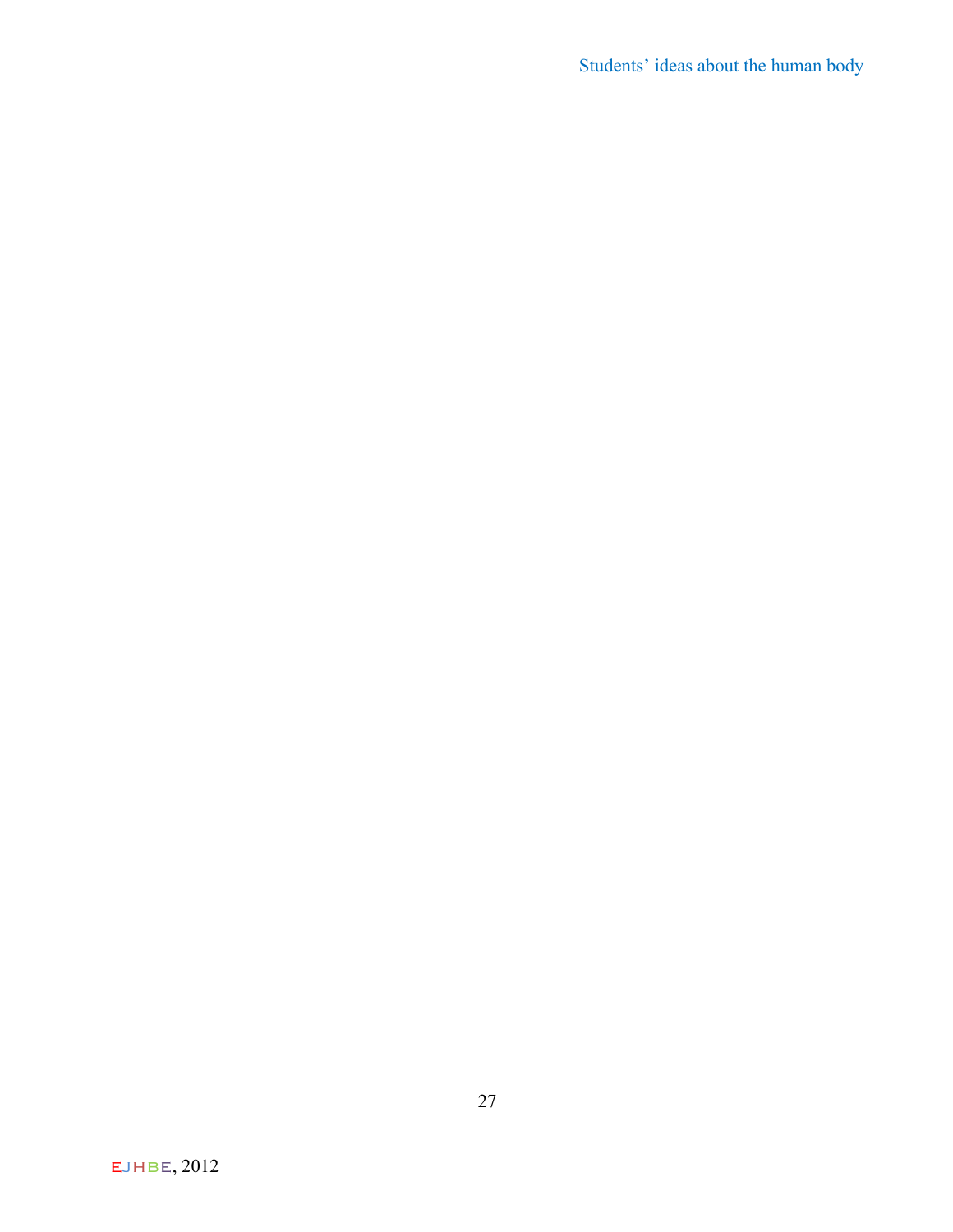Name: Class:

## **Choose one of the alternatives**

1. What is the main function of the kidney?

- $\Box$  To produce antibodies against illness
- $\Box$  To decompose food
- $\Box$  To circulate the blood
- $\Box$  To produce red blood cells
- $\Box$  To clean the blood from waste products

2. If you eat 100 grams of any of these foods, which would give the body the largest amount of protein?

| Potatoes |
|----------|
|----------|

- $\Box$  Apples
- $\Box$  Rice
- □ Bread
- $\Box$  Chicken
- 3. What is the main function of sweating?
	- $\Box$  To keep the body temperature constant
	- $\Box$  To keep the skin moist
	- $\Box$  To protect you from catching a cold
	- $\Box$  To get rid of surplus salt in the body
		- To get rid of surplus water in the body

## **Please turn over.**